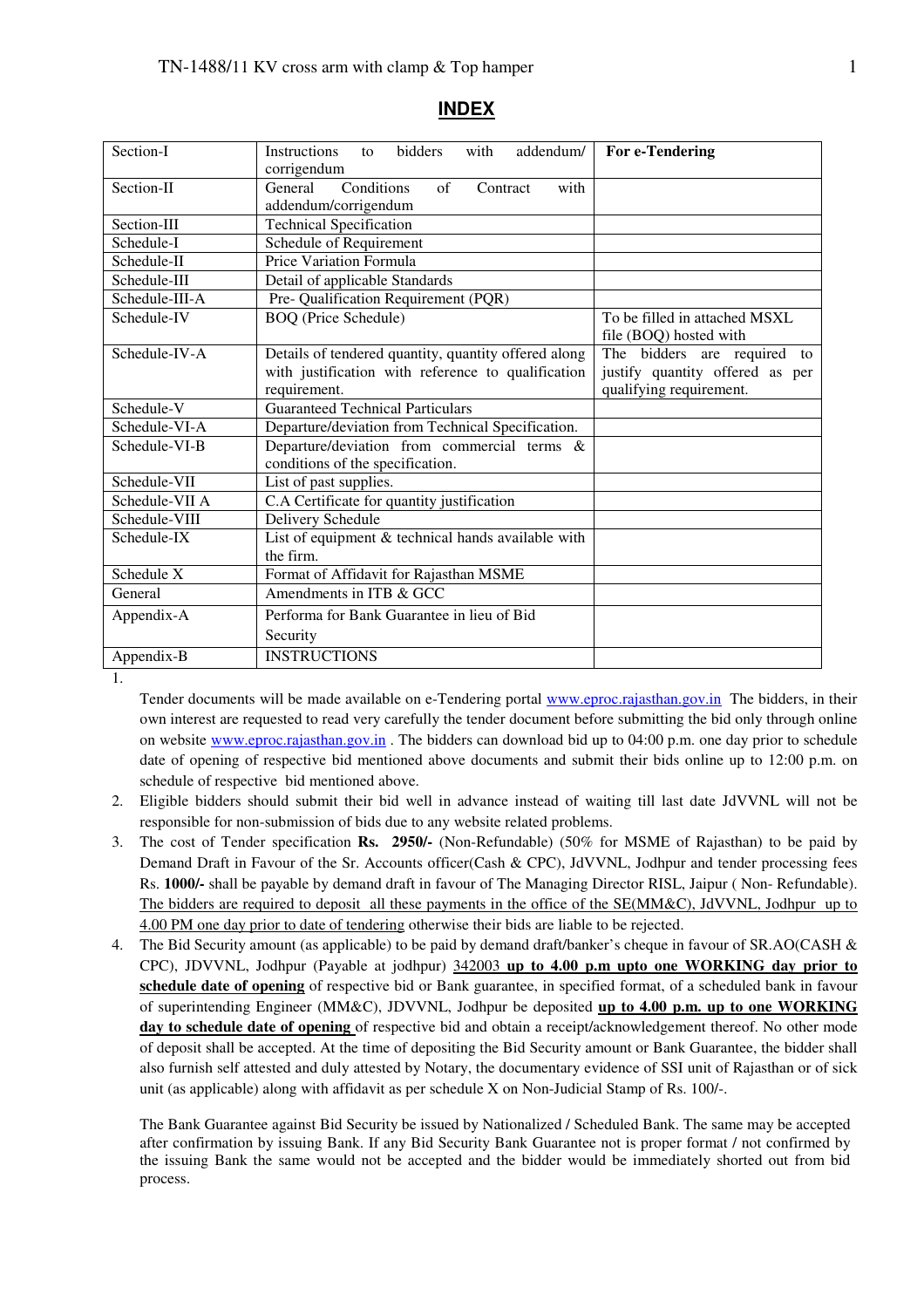#### **JODHPUR VIDYUT VITARAN NIGAM LIMITED OFFICE OF THE SUPERINTENDING ENGINEER (MM&C) NEW POWER HOUSE, INDUSTRIAL AREA, JODHPUR –342 003 Corporate Identity Number (CIN)-U40109RJ2000SGC016483 GST No. 08AAACJ8578R1ZJ**

**TELEPHONE: 0291-2651376 FAX: 0291-2746539** 

Mail Address: semmcjdvvnl@gmail.com

#### **TENDER SPECIFICATION NO. JdVVNL/SE(MM&C)/EIIIAIII/TN-1488**

Tenders are hereby invited in e-procurement system for purchase of **11 KV CROSS ARM WITH CLAMP AND TOP HAMPER** under TN-1488.

 Tenders are to be submitted online in electronic format on website **http:eproc.rajasthan.gov.in**. The details are as under-

| <b>S. No.</b> | Name of Item                                               | Ouantity                | <b>Estimated unit cost</b> |
|---------------|------------------------------------------------------------|-------------------------|----------------------------|
|               | <b>11 KV CROSS ARM WITH</b><br><b>CLAMP AND TOP HAMPER</b> | 347611 sets / 4445.59MT | <b>Rs. 56500.00 /MT</b>    |

| A            | NIT No.                       | <b>TN-1488</b>                                                       |
|--------------|-------------------------------|----------------------------------------------------------------------|
| B            | Cost of Specification         | Rs. 2,950.00 per set (Two Thousand Nine Hundred &                    |
|              |                               | Fifty only) (50% for MSME of Rajasthan)                              |
| $\mathbf C$  | Processing of RISL            | Rs. 1,000.00 per set (One Thousand only)                             |
| D            | Bid security to be deposited  | <b>General Bidder: Rs 50,23,517.00</b>                               |
|              |                               | Sick Unit: Rs 25,11,758.00                                           |
|              |                               | SSI unit of Rajasthan: Rs. 12,55,879.00*                             |
| E            | Validity                      | 120 days from the next date of opening of techno-                    |
|              |                               | commercial bid.                                                      |
| $\mathbf{F}$ | Base date for price variation | 1 <sup>st</sup> day of one month prior to the date of opening of the |
|              |                               | bid                                                                  |
|              |                               |                                                                      |

**\*In case SSI unit of Rajasthan quotes the less than the tendered quantity , then they are required to furnish Bid security @ 0.5% of the value of the quantity offered by them, failing which bid shall be considered non-responsive.** 

 The micro , small & Medium Scale Industries of Rajasthan and sick Industries , other than Small Scale Industries , whose cases are pending before the Board of Industrial and Financial Reconstructioon (BIFR) shall furnish self attested documentary evidence duly attested by notary to claim the above.

| <b>S.N.</b> | <b>Events</b>                    | Date & Time          | Location                         |
|-------------|----------------------------------|----------------------|----------------------------------|
| 1           | Date of downloading of tender    | Up to 13.9.2018      | www.jdvvnl.com &                 |
|             | specifications                   | $(6:00 \text{ PM})$  | http:eproc.rajasthan.gov.in      |
| 2           | Deposit of cost of Tender        | Up to 13.9.2018      | Office of Sr. A.O (Cash & CPC) / |
|             | Specifications & Bid Security    | $(4:00 \text{ PM})$  | SE (MM&C), JdVVNL, New Power     |
|             | and furnishing of Processing fee |                      | House, Industrial Area, Jodhpur  |
| 3           | Last Date & time of submission   | Up to 14.9.2018      | http:eproc.rajasthan.gov.in      |
|             | of electronic bid                | $(12:00 \text{ PM})$ |                                  |
| 4           | Opening of Technical Bid         | Up to 14.9.2018      | http:eproc.rajasthan.gov.in      |
|             |                                  | $(3:00 \text{ PM})$  |                                  |
| 5.          | Opening of Price Bid             | To be intimated      | http:eproc.rajasthan.gov.in      |
|             |                                  | separately to the    |                                  |
|             |                                  | qualified bidders    |                                  |

### **IMPORTANT DATES**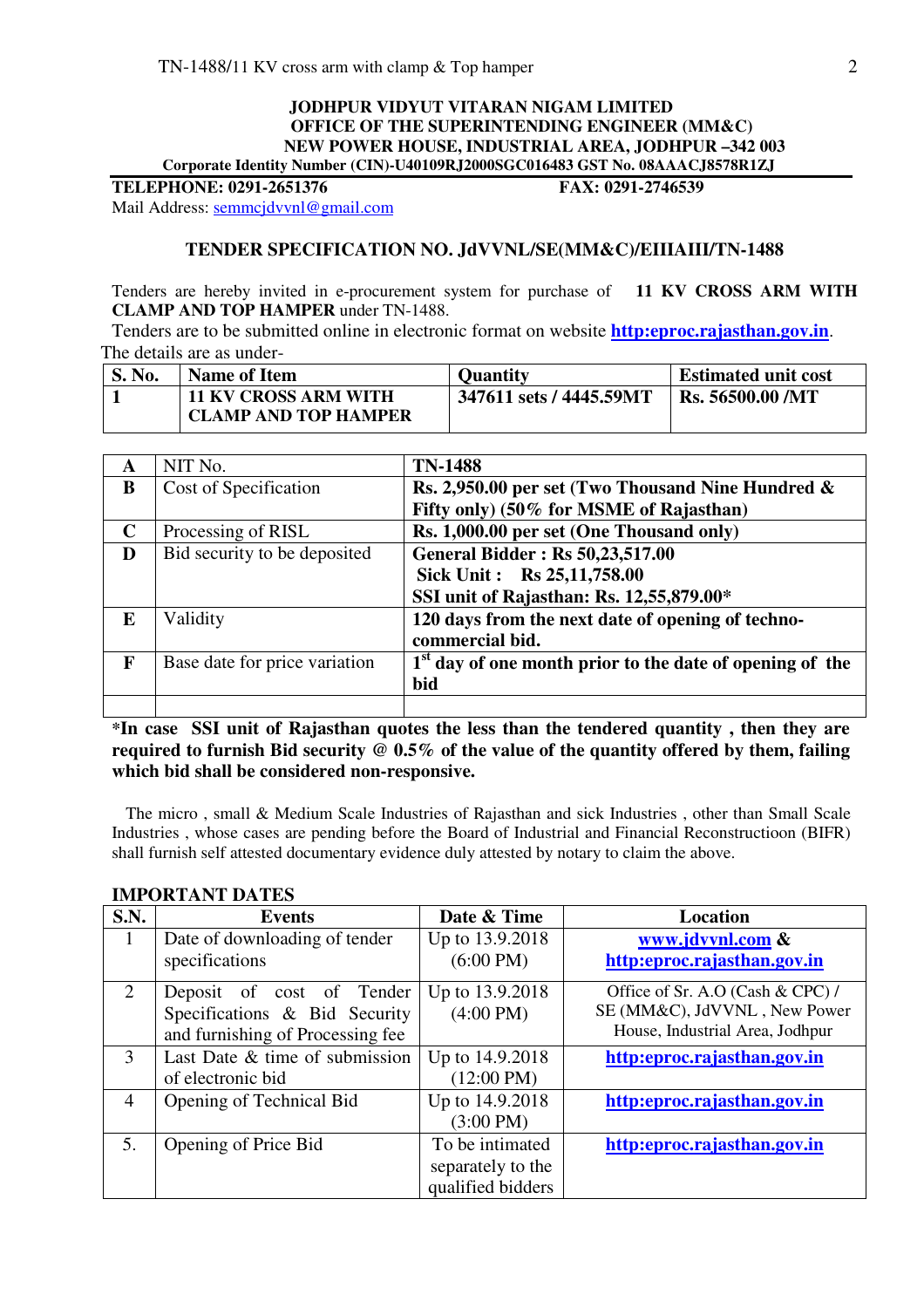#### **SECTION-III**

#### **TECHNICAL SPECIFICATION FOR SUPPLY OF 11 KV CROSS ARM WITH CLAMP AND TOP HAMPER UNDER TN-1488.**

### **1. SCOPE**

This specification covers fabrication, testing & delivery of fabricated steel items as a complete package, complete in all respect as per GTP/Drawings (to be provided by the purchaser to the successful bidder). The steel sections generally used, tentative unit weight & BOM of fabricated item is enclosed at Schedule-I. The final bill of material for the purpose of payment shall be prepared and submitted by the supplier after approval of model assembly by the purchaser.

### **2. CLIMATIC CONDITIONS**

| I. Peak ambient temperature                        | 50 Degree C   |
|----------------------------------------------------|---------------|
| II. Maximum average ambient temperature            | 40 Degree C   |
| III. Maximum temperature attainable                | 60 Degree C   |
| IV. Maximum relative humidity                      | 100 %         |
| V. Minimum relative humidity                       | 50%           |
| VI. Average number of thunder storm days per annum | 40            |
| VII. Average number of rainy days per annum        | 100           |
| VIII. Average annual rainfall                      | 10-100 cm     |
| IX. Maximum wind pressure                          | 100 $Kq/sq.m$ |
| X. Altitudes not exceeding                         | 1000 mtrs.    |

### **3. REQUIREMENT**

The approximate quantities required of finished fabricated steel items are indicated in the Schedule-I (schedule of requirement along with approximate weight).

The quantities mentioned in the schedule of requirement (Schedule-I) are provisional. However, the net quantity shall be determined later-on at the time of finalization of the tender. The purchaser reserves the right to increase or decrease the tendered quantity/ weight of structure. The purchaser also reserves the right to split the quantity and to entrust the order for the supply on one or more Suppliers. The bidder shall agree to supply part quantity ordered on him at the rates/ prices mentioned in the tender or accepted by the purchaser.

### **4. DELIVERY**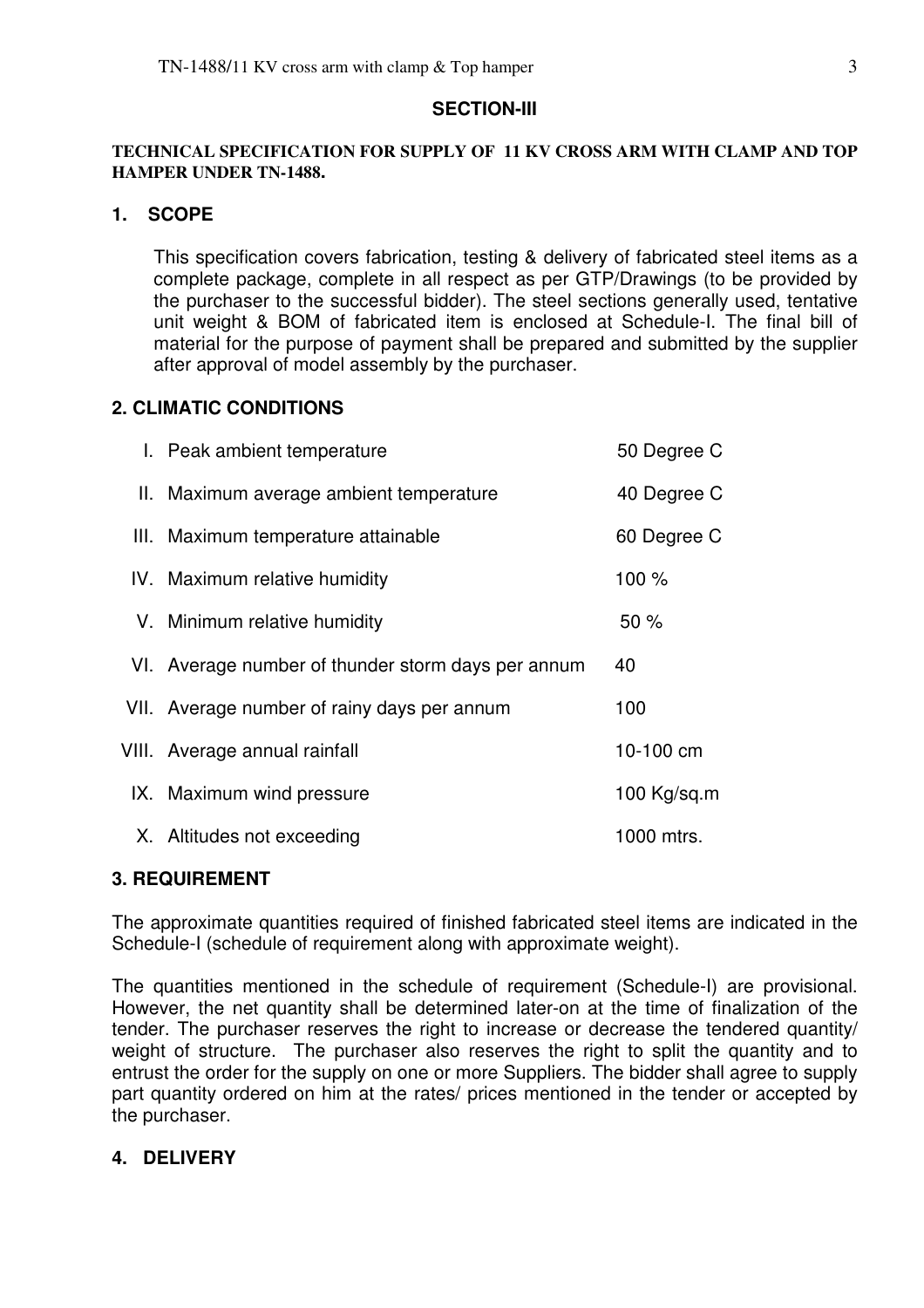The maximum commencement period allowed shall be 30 days from the date of receipt of purchase order and entire ordered quantity shall be completed in **6 (six)** months thereafter at equal bimonthly rate. The bidder is required to quote bimonthly delivery**.** In case ordered quantity is different than quoted quantity, bimonthly delivery shall be adjusted proportionately**. Tender in which bimonthly delivery is not indicated likely to be ignored.**

## **5. STANDARDS :**

All materials and equipments shall comply in all respect with the requirements of the latest edition of the relevant Indian Standard Specification(s) except as modified in this specification. Where the relevant ISS is not available, the material / equipment should comply the latest BSS. All the items should be made / fabricated/tested from steel sections conforming to IS:2062 (latest amended).

## **6. FINANCIAL RESOURCES AND EXPERIENCE**

The bidder shall furnish the details regarding his previous experience in performing same or similar comparable work, the technical strength and manufacturing facilities available and also financial capability along with the tender. The bidder is also required to furnish the following information.

- a. Standing of the firm as manufacturer/Supplier
- b. Approximate qty, fabricated so far at his works on monthly basis.
- c. Testing facilities available at his works.

## **7. MATERIAL:**

The Supplier shall make his own arrangement for the procurement of steel sections before commencement of work. The purchaser shall be at liberty to have samples of steel used, tested / checked in any laboratory at his own cost and reject the supply, if it is found below the required standard.

All the material required for fabrication shall be stocked in adequate quantity by the Supplier to ensure the progress of the work is not jeopardized. **No relaxation in the delivery time shall be allowed on the pretext of non- availability or short supply of raw materials.** 

### **8. WORKMANSHIP:**

The fabrication shall be done in such a way that there is a good finish of the fabricated structures. The steel structure shall be fabricated accurately adhering to dimensions as per the approved drawings. All the steel sections shall be carefully leveled/ straightened and made true to method which shall not injure the material so that when assembled the adjacent surface are in close contract through out. No rough edges shall be permitted anywhere throughout the work. Holes must be perfectly circular. The tolerance(s) as per drawing/ clause hereunder is permissible. All burrs left by drills or punches shall be removed completely. No bolts holes shall be more than **1.5 mm** bigger than the corresponding bolt diameter.

### **9. DRAWING & MODEL ASSEMBLY :**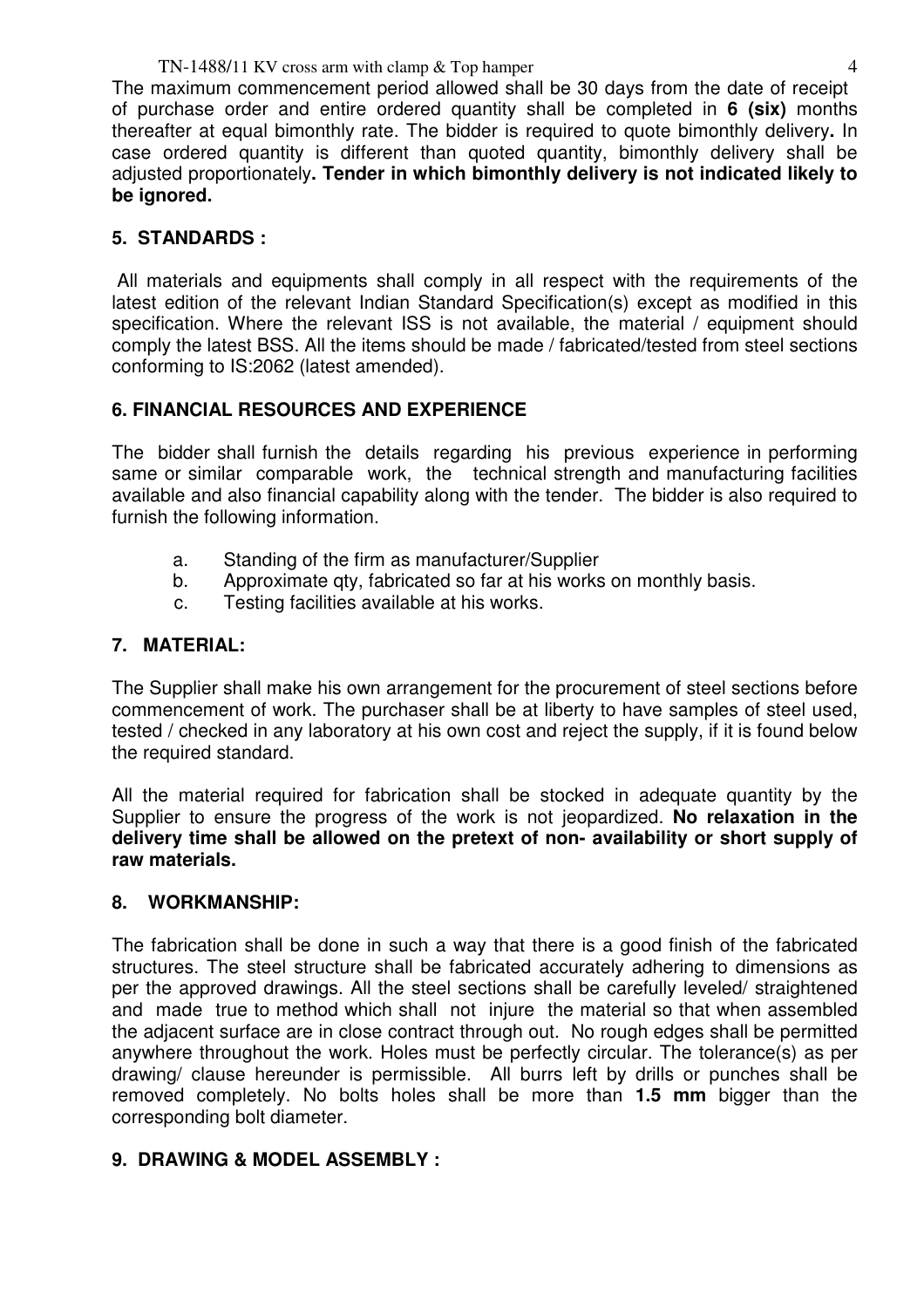3 sets of drawing shall be furnished by the successful bidder based on JdVVNL drawing for according approval of the purchaser before commencement as per clause No.1.12.1 of GCC(Section-II).

The Supplier shall offer one set of model assembly (proto type) for the respective structure as per the drawings provided to him for checking/ approval of the purchaser before commencement of supplies. The firm who have already supplied same item under previous TNs as per same drawing/design and specification in any DISCOM (Jaipur, Ajmer & Jodhpur) during last three years from the date of opening of Techno-Commercial Bid shall be exempted from approval of model assembly.

In case any deviation is detected, during the process of preparing the model assembly, the Supplier shall intimate the purchaser or his authorized representative at the time of inspection of model assembly. The final bill of material shall be as per approved bill of material.

The Supplier shall take-up the mass fabrication of the structure(s) only after the purchaser has approved the model assembly along with bill of material.

No extra time shall be allowed in commencement period in getting the prototype approval.

## **10. MARKING**

Each individual structure / section shall carry a code number conforming to component number given to it in the drawing / Bill of material. The code number of approved size shall be stamped with a metal dye of 16 mm size on the member and shall be legible. The name of manufacturers in suitable code and the word "**JUD**" & "**TN No**" shall also be stamped / punched on each individual section with metal dye of not less than 16 mm size.

If the above marking is not found on the material received in the stores, the receipted challan shall not be given by the concerned stores. The challan shall only be issued after verification of material by the Store officer.

### **11. INSPECTION, TESTING & CHECKING:**

The finished product before acceptance shall be subject to inspection in respect of workmanship, checking of dimension/weight & testing as per requirement of relevant IS:2062 (latest amended), approved drawings and bill of material, at the suppliers works if not supported by test certificates of main producers viz. SAIL/TISCO/RINL. The certificate for type test (chemical composition & mechanical properties test) issued by prime producer(s) shall be furnished along with the inspection call to the SE(MM&C), otherwise testing shall be arranged at independent Lab on the cost of supplier. The certificate and relevant invoices shall be in the name of the firm on whom the order is placed by the Nigam. **In case bidder use the steel sections manufactured by prime producers then the inspecting officer shall verify and record in the inspection report regarding stamping and mark of prime producers**. The certificate(s) in the name of other parties/ sources shall not be accepted and in such cases the tests for chemical and mechanical properties shall have to be arranged in the presence of inspecting officer(s) at recognized lab.

The supplier shall present the latest Calibration Certificate(s) of testing instruments/ equipments to be used for the testing of the material covered in the purchase order to the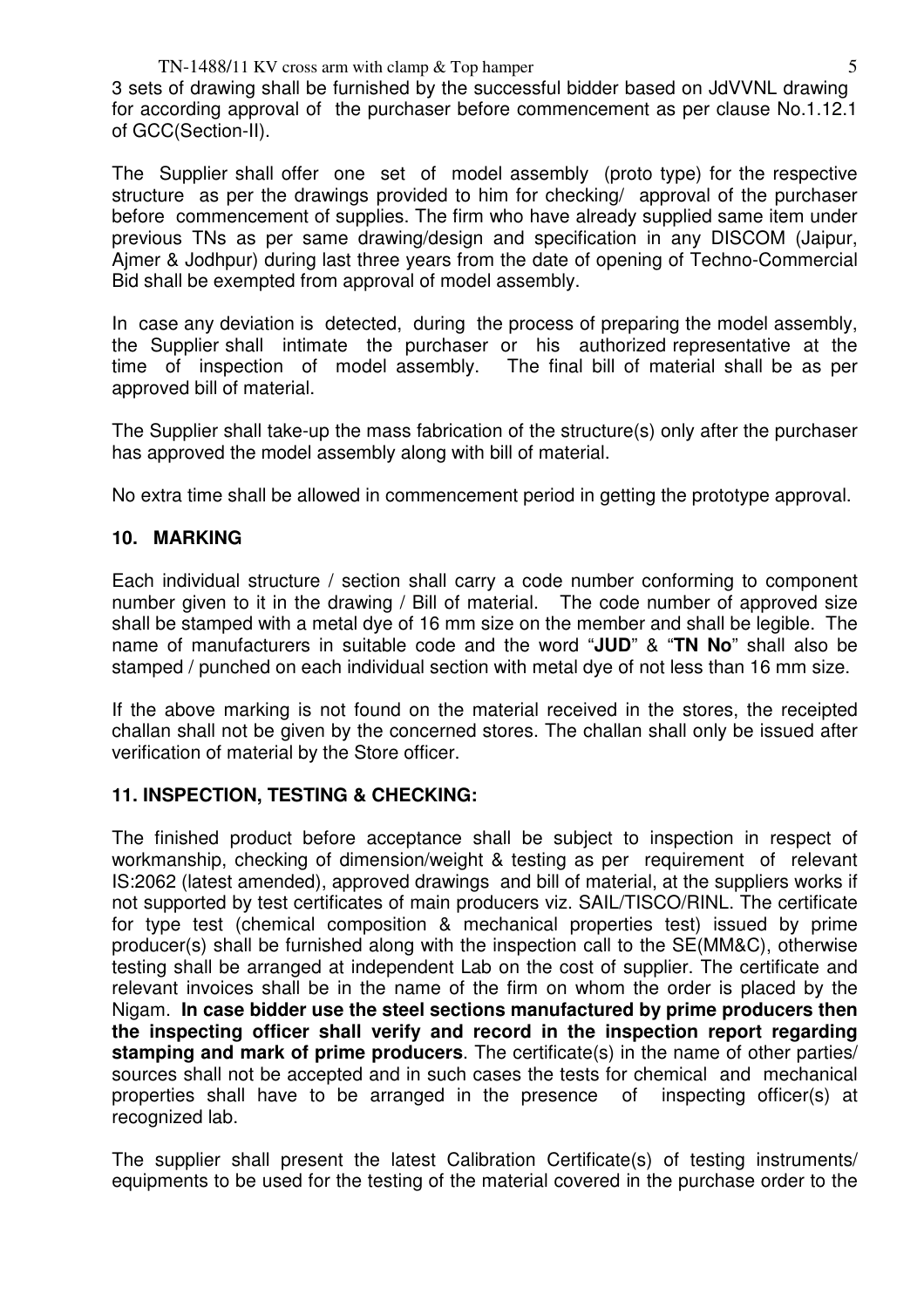#### TN-1488/11 KV cross arm with clamp  $\&$  Top hamper 6

authorized inspecting officer/inspecting agency of the purchaser. The testing instruments/ meters/ apparatus etc. should be got calibrated by the supplier from time to time from independent test laboratory/ house having valid accreditation from National/ Accreditation Board for testing and calibrating laboratories for testing equipments/ original manufacturer having trace ability to NABL/NPL or equivalent.

The calibration certificate(s) should not in any case be older than one year at the time of presenting the same to the inspecting officer/inspecting agency of the purchaser. The testing instruments/equipments should be duly sealed by the Calibrating agency and be indicated in the calibration certificate(s).

The following facilities are to be provided by the supplier at his own cost to the inspecting officer of JdVVNL.

- (a) Suitable accommodation.
- (b) Local conveyance between arrival point, place of stay, works and departure point.
- (c) The supplier shall assist in arranging return ticket and reservation on the request of the inspecting officer for which the payment shall be made by the inspecting officer. In case of joint inspection, single or shared double room accommodation shall be provided.

### **12. TESTS**

Test before dispatch:- The various steel section/structure before dispatch shall be subject to following test as per IS:2062( latest amendment) at the manufacturer's works Routine test/acceptance test

- (i) Dimensional checking and visual inspection
- (ii) Weight checking
- (iii) Chemical composition test
- (iv) Mechanical property test

### **13. SAMPLING:**

The inspection shall be carried out on each lot separately. The following number of pieces selected at random shall be subject to inspection/ testing and checking.

| b) | a) Workmanship and dimension checking : 3 % samples from finished item.<br><b>Chemical test</b> | : One sample of each steel section<br>from the entire lot of material                                        |
|----|-------------------------------------------------------------------------------------------------|--------------------------------------------------------------------------------------------------------------|
|    | c) Tensile test                                                                                 | offered for inspection.<br>: One sample of each steel section                                                |
|    | Bend test                                                                                       | from every 50 MT or Part thereof.<br>: One sample of each steel section<br>from every 50 MT or Part thereof. |

### **14. TOLERANCE IN DIMENSIONS:**

The tolerance(s) shall be permissible as per IS: 1852 (latest amended). Further the following tolerance(s) on fabricated items will also be allowed.

i) Tolerance in over all length  $\pm 3$ mm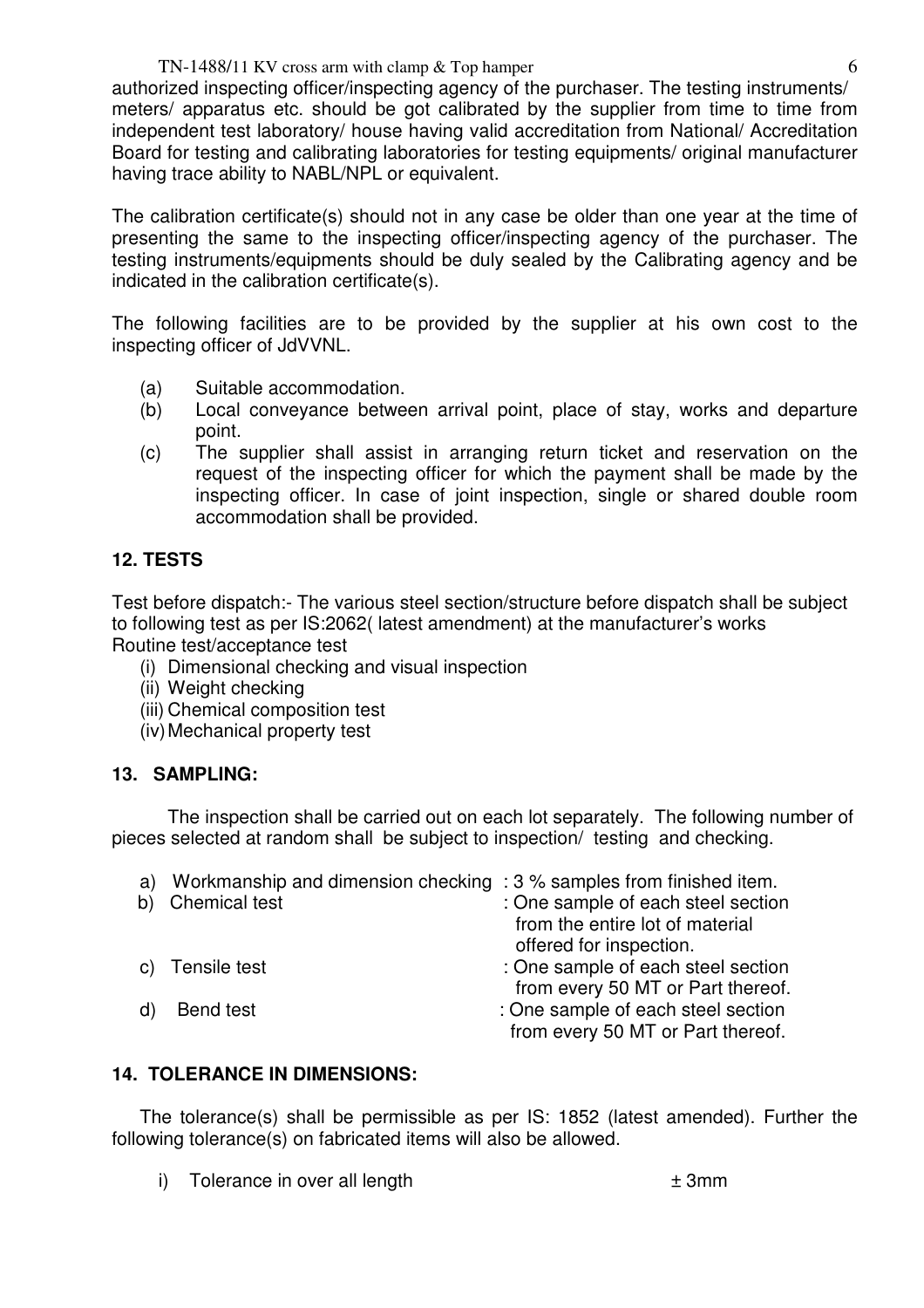- ii) Tolerance in edge dimensions (centre of hole to end)  $±2mm$
- iii) Tolerance in hole centre  $\pm 2$ mm
- iv) Circular holes No tolerance
- v) Weight Tolerance  $+2\%$  to  $(-)$  4%

## **15. GUARANTEED TECHNICAL PARTICULARS:**

The bidder shall furnish the guaranteed technical particulars of the material as required in the schedule-V by mentioning specific figures therein. Any item of the GTP left unfilled or simply written as per ISS etc. shall be considered as incomplete GTP and such tender is liable to be rejected.

### **16. PACKING AND FORWARDING**

The finished items complete in all respect dully inspected and cleared for dispatch, shall have to be delivered in Nigam's stores located anywhere in Jodhpur Discom by Road. Unloading of material at store(s) is Suppliers responsibility.

### **17. CRITERIA FOR ACCEPTANCE**

The inspected material should be strictly in accordance to the GTP of the specification otherwise the material shall be treated as rejected and shall not be accepted.

### **18. PRICES AND PRICE VARIATION**

The prices shall be quoted in Rs. per MT. The bidder shall quote the prices in **Schedule-IV** strictly in the manner prescribed in Clause No. 1.09 of section-I (Instructions to bidders) and Clause No.1.33 of section-II (G.C.C).

The quoted price shall be variable as per Price Variation formula given in this specification at Schedule-II without any ceiling. **The base date of price variation shall be 1.08.2018 and shall be governed as per clause No.1.10. of Instructions to bidders**.

### **19. WEIGHT**

The weight of structure shall mean the weight of structures calculated by using standard sectional weights of all steel structural members of the sizes indicated in the fabrication drawings and/or subsequently revised drawings and bill of material without taking into consideration the reduction in weight due to drilling of bolt-holes, skew cuts, chamfering etc. or the increase in weight due to galvanization.

The material shall be acceptable if found within permissible tolerance limit i.e.  $+2\%$  and  $(-)$  4%.

### **20. PAYMENT**

Payment for the supplied material shall be made as per the actual weight or weight as per BOM whichever is less. No payment shall be made for excess weight, but in case the weight is observed within permissible negative tolerance, the payment shall be made on actual weight basis, verified by consignee(s) in the store, accordingly.

Payment shall be governed in accordance with the clause No.1.42 of GCC.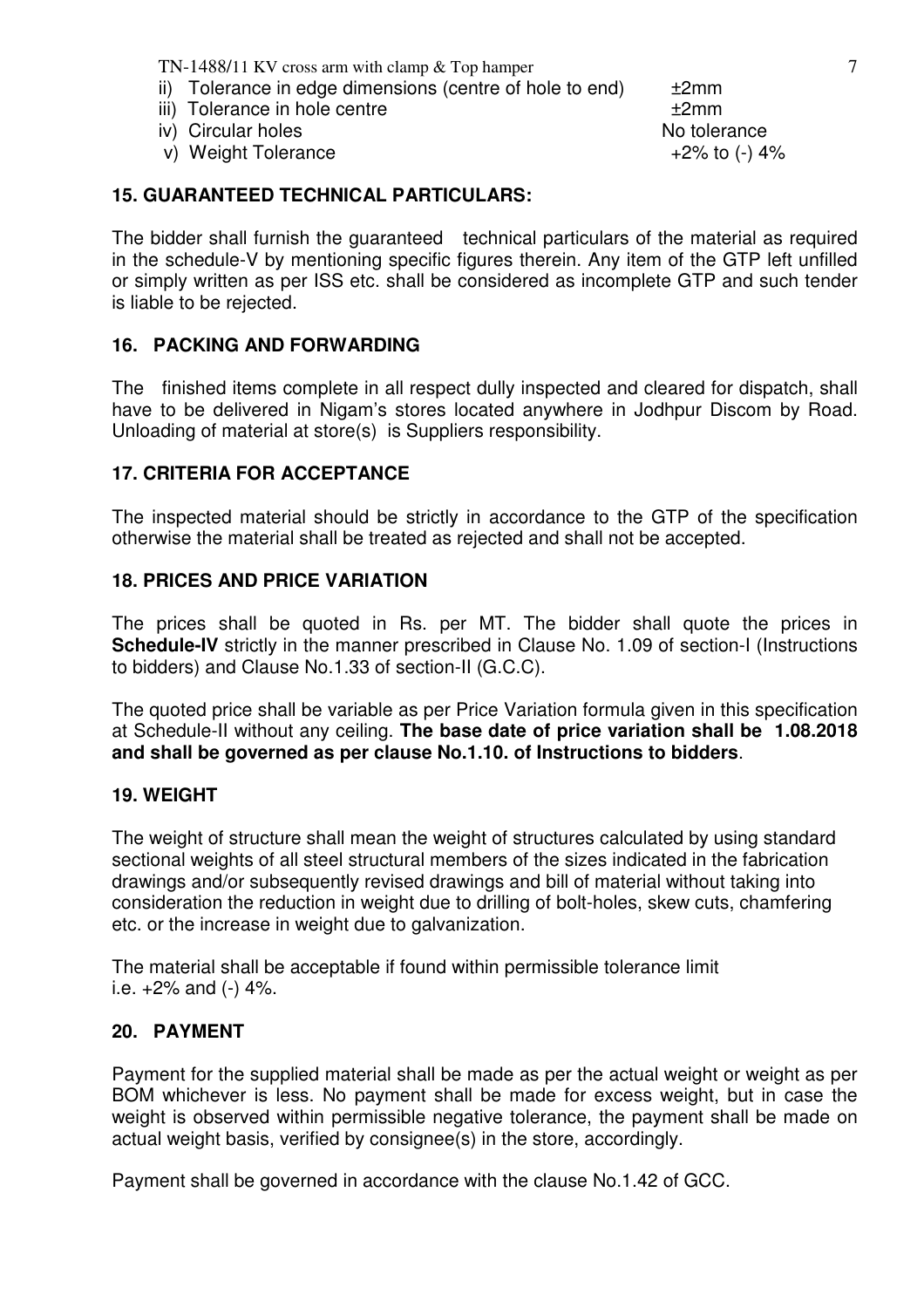### **21. QUANTITY TOLERANCE**

A quantity tolerance of ±2% (plus minus two percent) shall be allowed on ordered quantity for completion of supply.

### **22. DELAY IN DELIVERY & DELAY IN DESPATCH**

 The delay in delivery and delay in dispatch shall invoke provisions of clause No. 1.24 of the GENERAL CONDITIONS OF CONTRACT (Sec.II) " .

#### **23. PRICE FALL CLAUSE:**

If lower rates are received /finalized in subsequent tender for this item then price fall clause shall be applicable as per clause 1.60 of GCC.

#### **24. DEPARTURE FROM SPECIFICATION**

Technical deviation including GTP and commercial deviation including delivery if any shall be mentioned in schedule-VI-A & Schedule-VI-B "departure from specification" attached with this specification. Mentioning of such deviations elsewhere in the offer will not be considered as deviation. The printed terms and conditions of sales and other if any attached with the offer will not be considered.

Any item not covered under the above technical specification shall be governed as per section-II (GCC).

**25.0** Further, old tax structure wherever appearing in ITB & GCC may be replaced by GST as per notification.

Further, GST registration number of Jodhpur Discom is 08AAACJ8578R1ZJ.

### **26.0 ADDITIONAL ORDER**

 Repeat order for additional quantities upto 50% of original ordered quantities , may be placed by the nigam on the same rates ,terms and conditions given in the contract.

**27.0** Every Micro, Small & Medium enterprises of Rajasthan shall be required to submit an affidavit in schedule-X, along with duly filled bid document.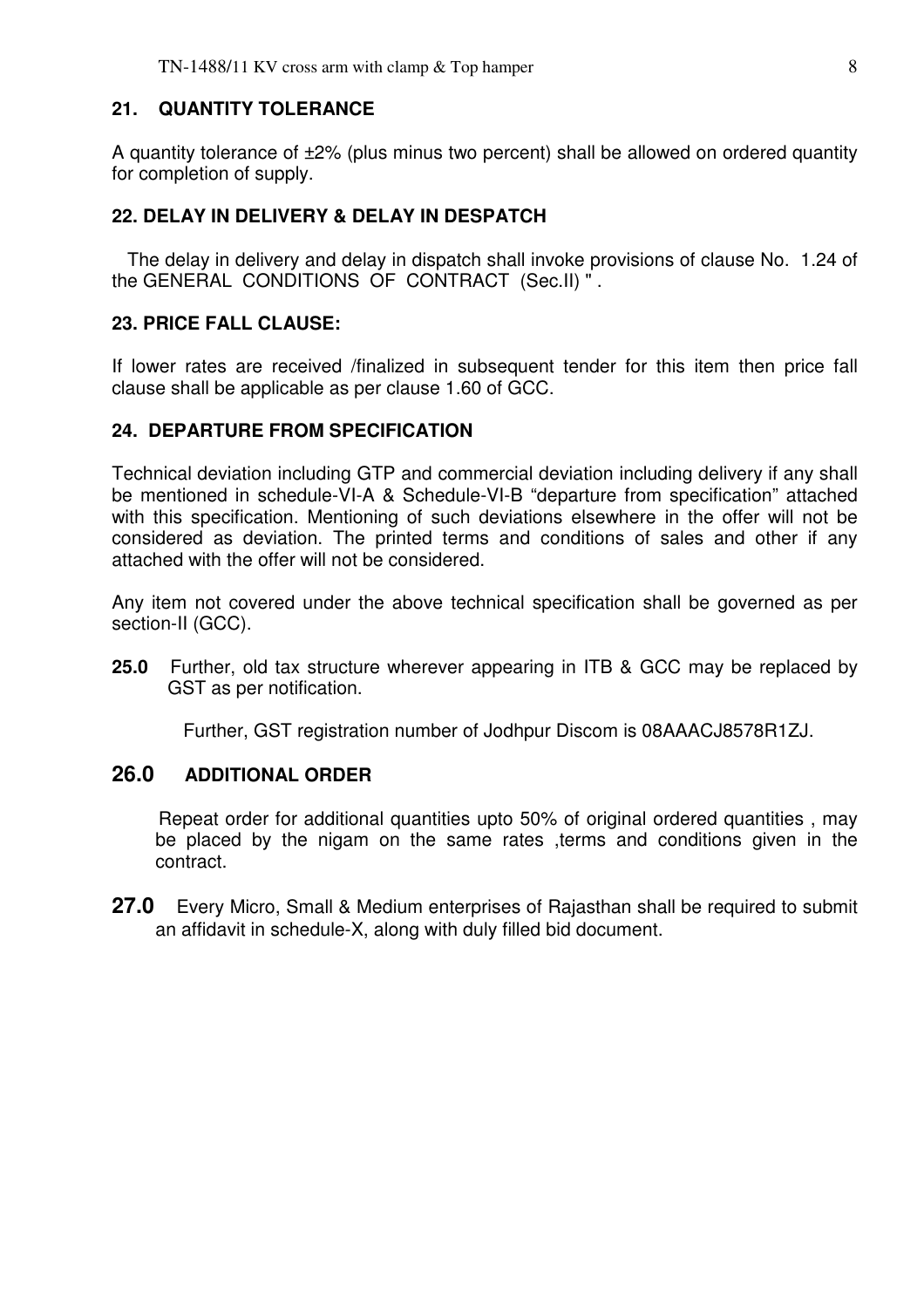### **SCHEDULE - I**

### **SCHEDULE OF REQUIREMENT FOR 11 KV CROSS ARM WITH CLAMP AND TOP HAMPER UNDER TN-1488.**

| S.        | Type of structure | Unit wt. in  | Provisional  | Total<br>in<br>wt. | sections<br>General |
|-----------|-------------------|--------------|--------------|--------------------|---------------------|
| <b>No</b> |                   | Kg.(approx.) | qty. in sets | MT (approx.)       | involved            |
|           |                   |              |              |                    |                     |
|           | 11 KV CROSS ARM   | 12.789       | 347611 sets  | 4445.59MT          | MS Channel 100x50   |
|           | WITH CLAMP AND    |              |              |                    | MS Angle 65x65x6    |
|           | <b>TOP HAMPER</b> |              |              |                    | MS Flat 50x6        |
|           | <b>Total</b>      |              |              | 4445.59MT          |                     |
|           |                   |              |              |                    |                     |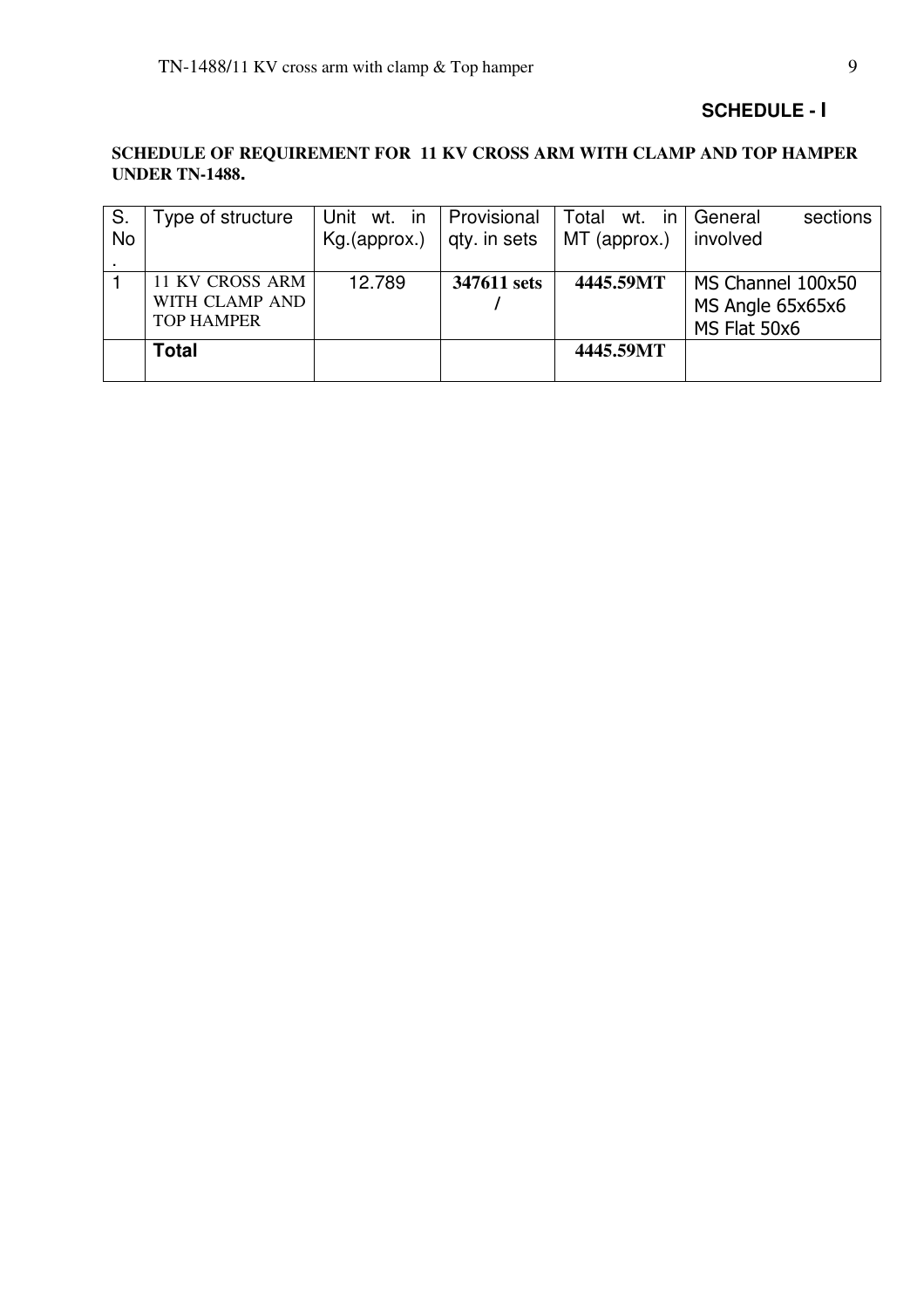### **SCHEDULE-II**

### **PRICE & PRICE VARIATION FORMULA**

The bidder shall quote the rates in **Rs. per MT**, on variable price basis for items as detailed at **schedule-IV(BOQ)** of the specification. The price variation shall be calculated on the basis of formula detailed below :

# **P= P0 {0.11+0.66(SBIR/SBIR0) + 0.23 (W/W0)}**

where :

 $P=$  Ex-works Price payable as adjusted in accordance with the above formula

 $P_{0=}$  Ex-works Price quoted/confirmed

SBIR= Price of Steel Billets-Retail ( as published by IEEMA).

This price is as applicable on the  $1<sup>st</sup>$  working day of the month, Two months prior to the date of delivery.

SBIR0= Price of Steel Billets-Retail ( as published by IEEMA).

This price is as applicable on the  $1<sup>st</sup>$  working day of the month, One month prior to the date of tendering.

- W= All India Average consumer price index number for industrial workers, as published by the Labour Bureau, Ministry of Labour, Govt. of India (base: 2001= 100). This index number is as applicable on the first working day of the month, 4 months prior to the date of delivery.
- $\rm{W_{0=}}$  All India Average consumer price index number for industrial workers, as published by the Labour Bureau, Ministry of Labour, Govt. of India (base: 2001= 100). This index number is as applicable on the first working day of the month, 3 months prior to the date of tendering.

**The base date of price variation shall be 1.08.2018, and shall be governed as per clause No.1.10. of Instructions to bidders.**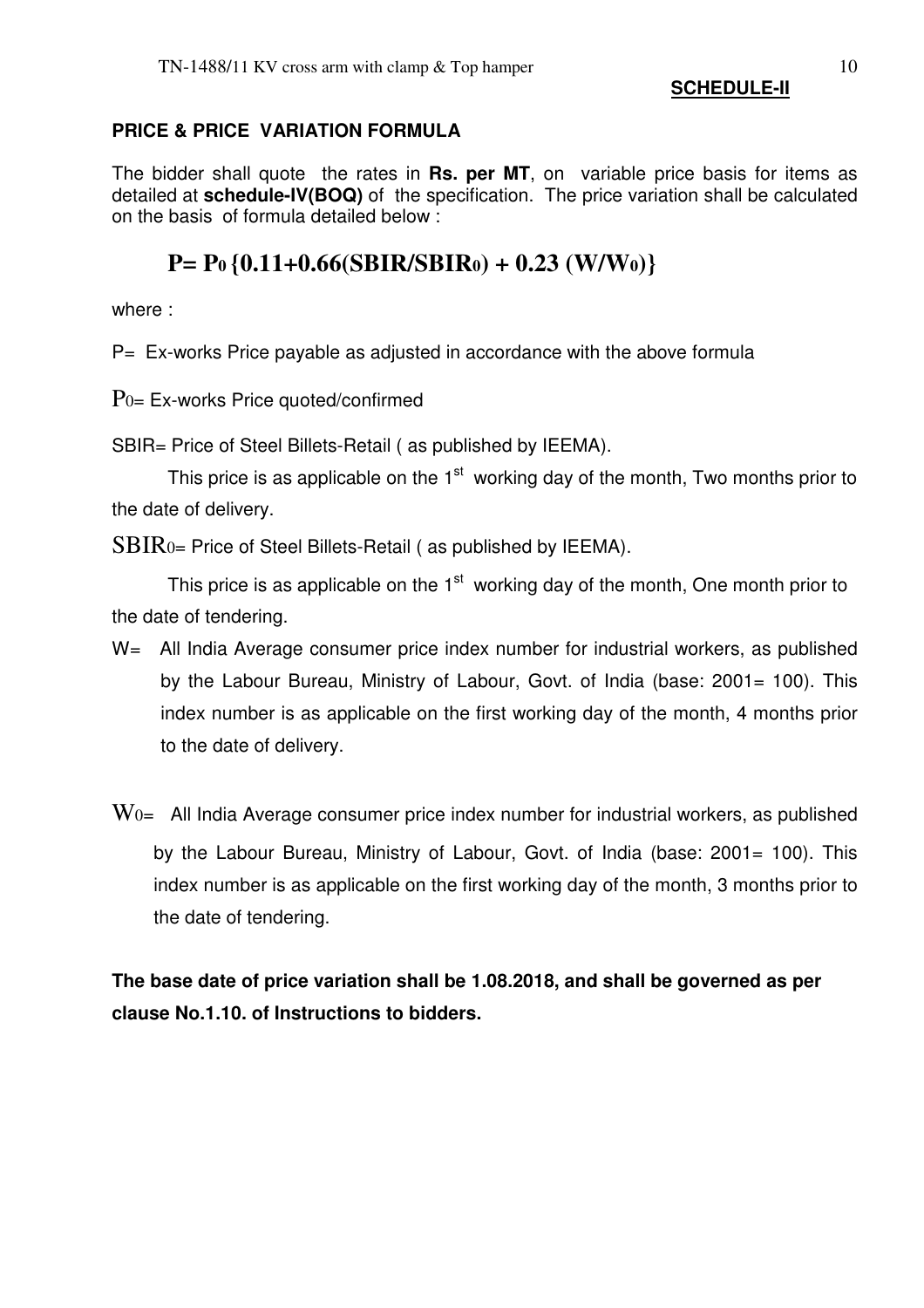#### **DETAILS OF APPLICABLE STANDARDS / SPECIFICATION/ MANUALS :**

The material shall comply with the relevant provisions made in the following Indian Standards Specification (now BIS) with latest amendments.

| IS:2062: (Latest amended) | Raw material & Method of testing       |
|---------------------------|----------------------------------------|
| IS:1852 (Latest amended)  | <b>Rolling &amp; cutting Tolerance</b> |

 All materials and sections shall comply in all respect with the requirement of latest addition of relevant Indian Standard Specification except as modified in this Specification. Where the relevant ISS is not available, the material / sections should comply with the latest BSS. The entire item should be made/ fabricated from steel sections conforming to IS: 2062 (latest amended). Rolling and cutting tolerances for hot rolled steel products shall be governed as per IS:1852 (latest amended).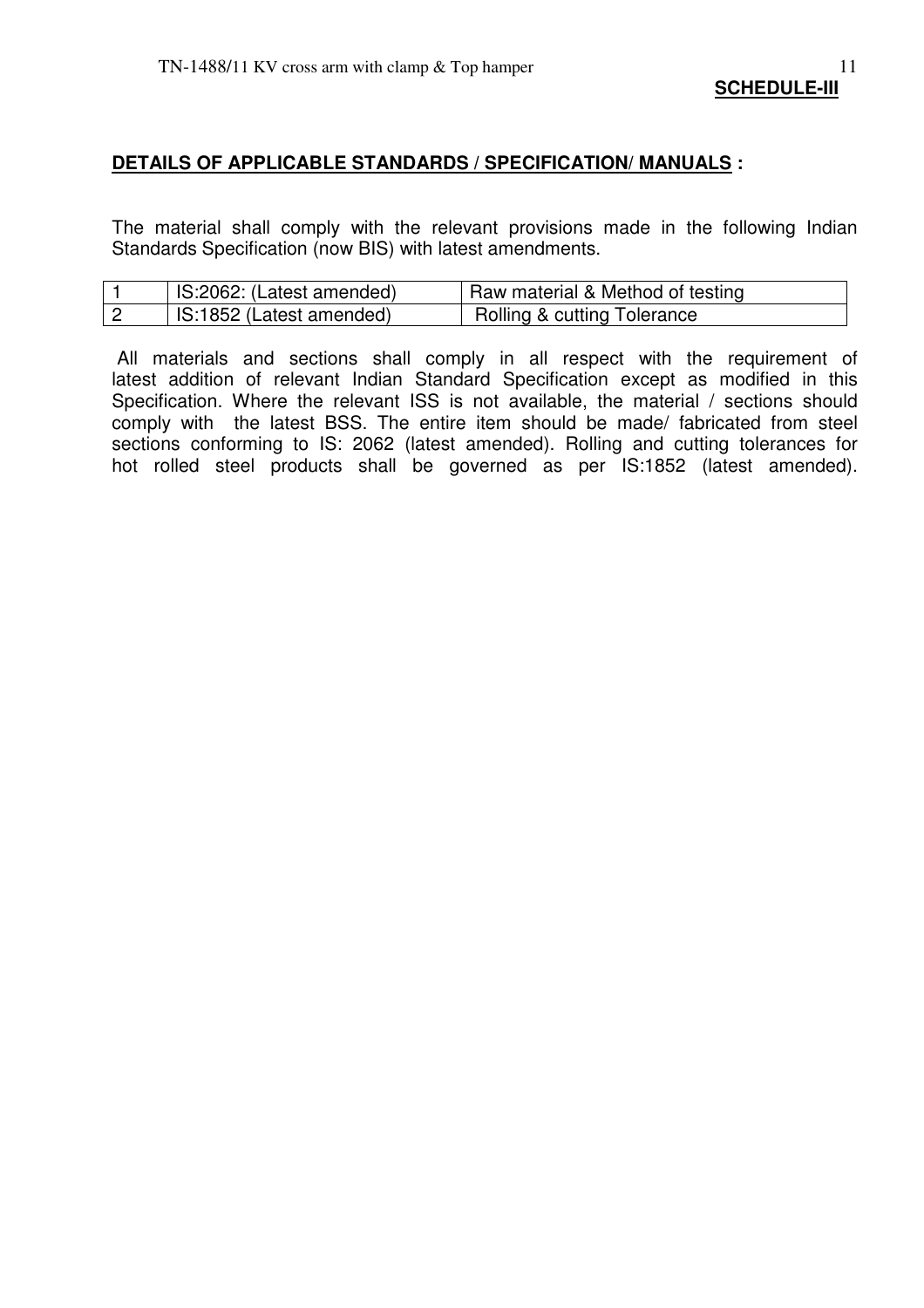## SCHEDULE-III-A

## **QUALIFICATION REQUIREMENT**

The bidder should fulfill following qualifying requirements for successful participation in the tender along with relevant documentary evidence supporting each qualifying requirement without which the offer shall be considered non-responsive & rejected.

### 1.0 **STATUS OF BIDDER:-**

- a) The bidder should be a Manufacturer of offered items. The offers from sole selling agent/ authorized dealers shall not be entertained.
- b) Old/ New suppliers:- Any bidder located within or outside the state of Rajasthan has participated for the first time in a particular Discom & meeting minimum qualification requirement and has supplied the tendered material/or of higher rating in other utility shall be treated as an old supplier. Rajasthan's firms although supplied in past but not meeting minimum quantity supplied criterion including altogether new units which have not supplied any quantity but having adequate & required manufacturing and testing facility and technical know-how of the tendered material shall be considered as new firms and would be eligible for trial order only. In case of supply made to the licensed power utility outside India, the C.A. certificate furnished by firm shall be considered.

### 2.0 **PAST SUPPLY & PERFORMANCE CRITERIA :-**

 The bidder shall meet both past supply and performance criteria as detailed below for opening of tenders:-

### 2.01 **PAST SUPPLY:-**

- 2.01.1 The bidder is required to quote for minimum 10% of tendered quantity failing which their offer may be considered Non-Responsive.
- 2.01.2 The bidder should have designed, manufactured / fabricated, tested and supplied to utility / Discoms / Govt. Departments at least 2 X QQ (QQ being the quoted quantity) of similar item / higher rating of tendered material  $\overline{I}$ equipment in last 3 financial years from the date of opening of technicalcommercial bid.
- 2.01.3 For assessment of past supplies (2QQ), the similar item/higher rating of tendered material/equipment shall cover all type of welded & non welded fabricated steel items i.e. 33/11 KV Sub-station structures(Urban)/ (Rural), sub-station structure for mounting of single phase and three phase distribution transformers of different ratings, 33 and 11 KV Cross Arms(channel/ angle) with Top hampers & clamps, Lattice structures, 33 & 11 KV Line DP sets, LT brackets(1200 mm and 600 mm), MS channel brackets 1.4 metre / 1.8 metre, stay clamps suitable for 8 metre & 9 metre PCC poles etc.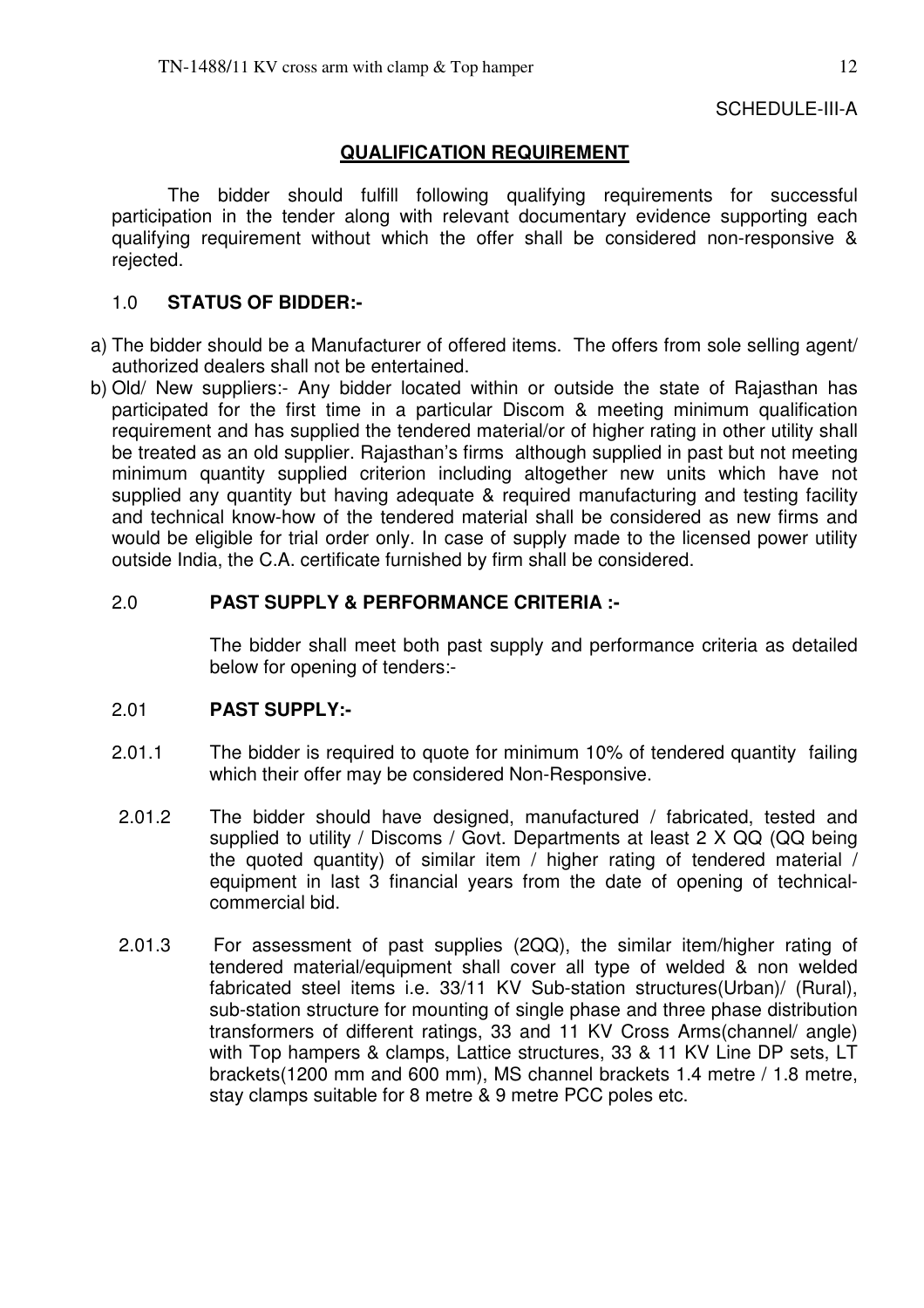$TN-1488/11$  KV cross arm with clamp  $\&$  Top hamper 13

- **Note:** Requirement of quantity manufactured, minimum quantity to be offered and amount of Bank Guarantee to be furnished in absence of test certificate shall be reduced to 25% for Rajasthan based units.
- 2.01.4 In support of fulfillment of the past supply criteria, the bidder shall furnish documentary evidence in the form of certificate from Chartered Accountant in the enclosed prescribed proforma only. This prescribed proforma should be furnished either in original or copy duly attested by Notary. The bidder shall also sign and affix seal on the C.A. Certificate. The certificate should have membership number with the name & address of the chartered accountant. Certificate should clearly indicate the quantity supplied, period of supply, voltage Class, Rating of the Transformer etc. in the format prescribed, any deviation to format or information diverted format, will not be considered and rejected.

Note:-The material supplied and accepted for same/higher rating for Turnkey projects to a licensed power utility/Govt. shall be considered for the purpose of evaluating criteria. The certificate given by C.A. shall indicate above quantity separately.

### 2.02 **PERFORMANCE CRITERIA:-**

2.02.1 i) If a bidder has supplied up to 50% of ordered quantity in previous tender up to date of opening of subsequent tender and scheduled delivery period expired, the bid of such bidder will not be opened in the Discom for that item.

> ii) However, if the supplies have been completed for a quantity more than 50% but not completed up to date of opening of subsequent tender and scheduled delivery period expired, the quantity equal to the quantity pending in previous tender for that item shall be reduced from the subsequent tender quantity to be allocated to the bidder.

### **3.0 POOR RECORD OF PERFORMANCE AND DELIVERY :**

The bidder who have been black listed in any of the state Discom or with whom business relations have been severed in Jodhpur Discom shall not be considered. Severment of business relations will be done in case of following circumstances for the period and with the recovery mentioned against each:

|                                         | i) When vendor does not accept   Forfeiture of EMD/cancellation of vendor registration |
|-----------------------------------------|----------------------------------------------------------------------------------------|
|                                         | order awarded on its accepted   to recover amount of EMD along with severment of       |
|                                         | price and terms and conditions   business relations for three years from the date of   |
| or does not comply with issue of order. |                                                                                        |
| contractual formalities.                |                                                                                        |
|                                         | ii) When vendor complies with Levy of maximum recovery on account of delay in          |
| contractual formalities but does        | delivery along with severment of relations for a period                                |
| not commence supplies.                  | of 2 years from the date of issue of order or in next                                  |
|                                         | two bids whichever is later.                                                           |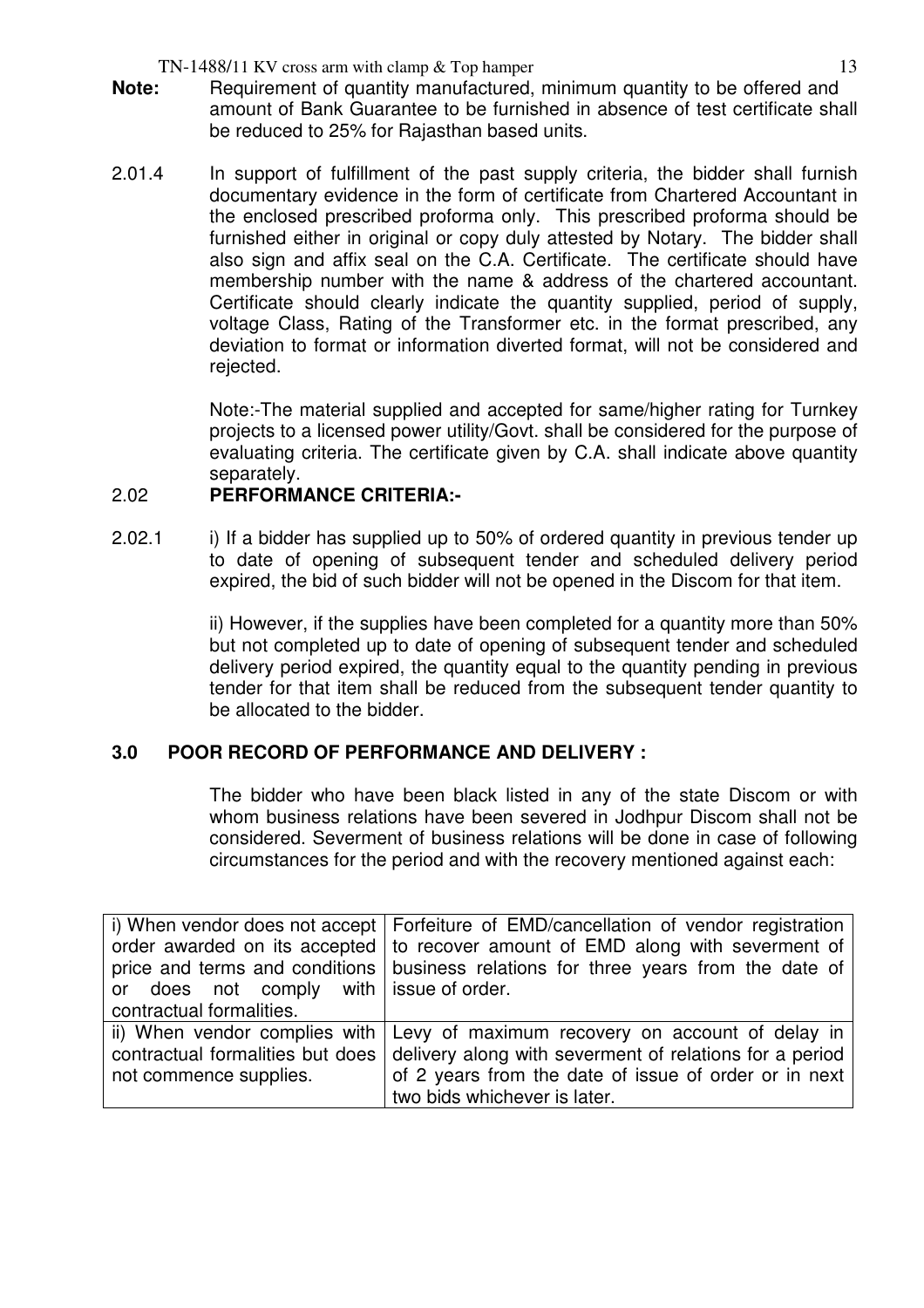### **4.0 (A) Black listing of a firm:**

After having given Show Cause Notice of 30 days, and having established & cogent reasons for blacklisting of the firm as given below, the firm should immediately be blacklisted for a period of 5 years indicating reasons of doing so, in the letter itself, and a copy of such blacklisting should be given to the firm, with the approval of CLPC:-

(i) There are sufficient and strong reasons to believe that the supplier or his employee has been guilty of malpractices such as manhandling/misbehavior with Government official by supplier or his partner/employee, bribery, corruption or abatement of such a offence in a position where he could corrupt Nigam's official, fraud, vitiating fair tender process including substitution of or interpolation in tender, mis-representation, pilfer-aging or unauthorized use or disposal of Nigam's material issued for specific work etc.

(ii) Where a supplier or his partner or his representative has been convicted by a court of Law for offences involving moral turpitude in relation to the business dealing or where security considerations including suspected disloyalty to the Nigam/state so warrant the blacklisting.

(iii) If the State Bureau of Investigation or any other authorized investigating agency recommends for blacklisting after completing the investigation.

Note: - 1 If a supplier after having tendered for a supply or after negotiations gives application voluntarily vitiating the fair tendering process, it shall also tantamount to malpractice.

Note:-2 A register containing the reasons for blacklisting the supplier as also the names of all the partner of the suppliers and the allied concerns coming within the effective influence of the blacklisted supplier will be maintained.

Note: - 3 A register of black listed supplier will be maintained which will not only include suppliers enlisted with the Enlisting Authority but also black listed suppliers in Nigam.

Note :-4 A Black listed supplier (i) shall not be entitled for registration in any of the Discom (ii) shall not be awarded any supply order in future in any Discom during the notified period.(iii) his registration if any shall stand cancelled immediately and his registration security /EMD/S.D. shall stand forfeited. (iv) In case of blacklisting of the firm by any one of Discom for the cogent prescribed reason(s) as stipulated above, the same shall be applicable to all the three Discoms and as a consequence of blacklisting, all the pending orders to that firm, will be cancelled in all three (3) Discoms with immediate effect. However in respect of completed/executed contract G.P. obligations as well as other liabilities shall be fulfilled by the supplier.

### **(B) Severment of Business relation:**

(a) After having given Show Cause Notice of 30 days, and having established & cogent reasons for Severment of business relation as given below, the firm should immediately be severed the business relations for a period of 2 to 3 years indicating reasons of doing so, in the letter itself, and a copy of such severment should be given to the firm, with the approval of CLPC:-

(i) The supplier continuously refuses to pay Nigam dues without showing adequate reasons and where the purchasing authority is satisfied that no reasonable dispute attracting reference to Settlement Committee or Court of Law exists for the supplier's action of non-supply.

(ii) When vendor does not accept LOA/detailed purchase order awarded on its accepted prices and terms & conditions or does not comply with the contractual formalities.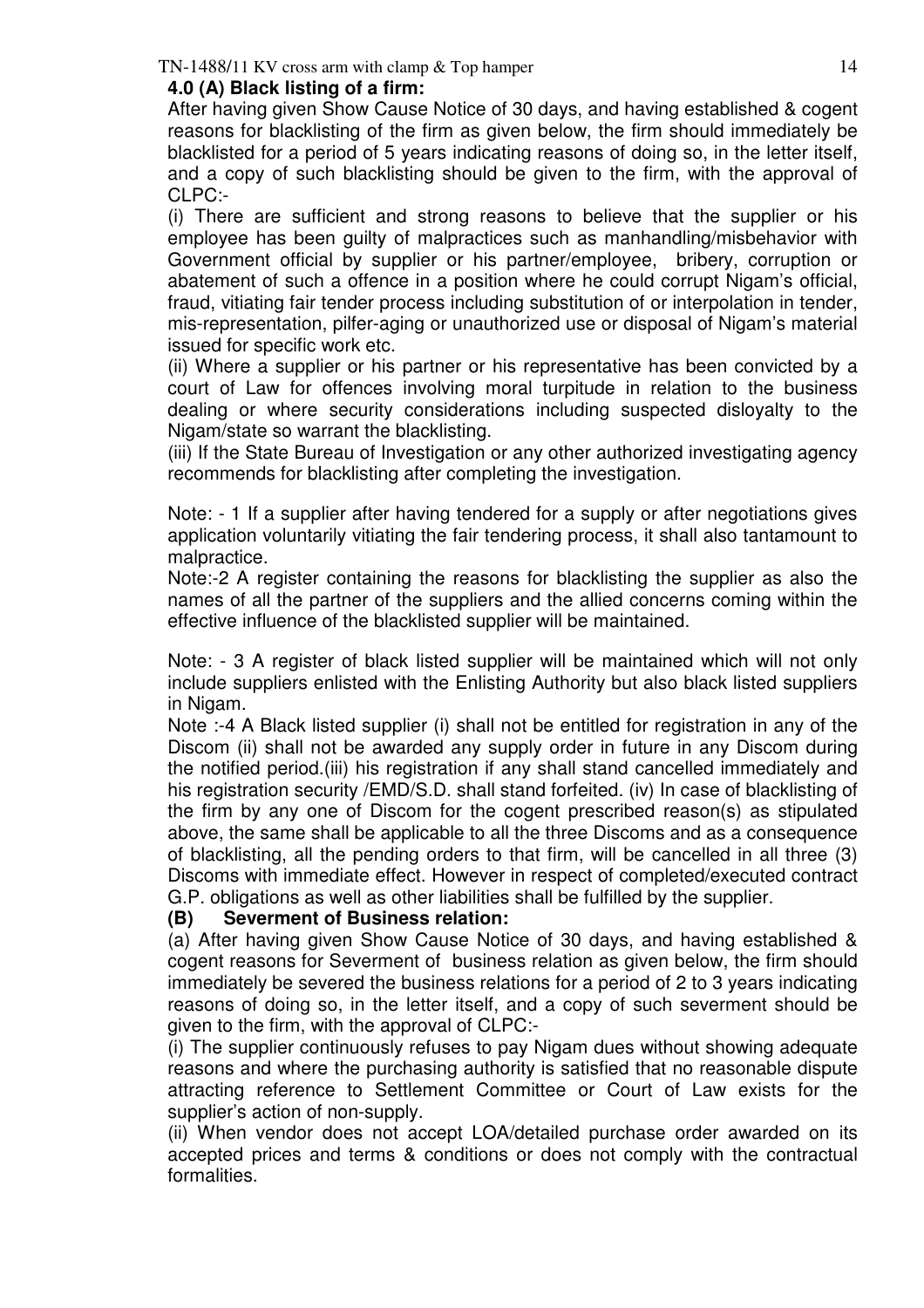$TN-1488/11$  KV cross arm with clamp  $\&$  Top hamper 15

(iii) When vendor/supplier who otherwise completed contractual formalities but does not commence supplies on the date of opening of technical bid of the fresh tender/completion of schedule delivery period whichever is later.

**Note-1**-In case supplier does not deposit outstanding dues towards Nigam, even after completion of severment period, the period of severment will continue.

**2.** Severment done purely/ mainly on account of non-deposition of dues against the supplier/vendor/contractor could be lifted by CLPC, if the dues are deposited prior to the expiry of such severment period.

3. Severment done by one Discom for non-supply of material and /or corresponding non-recovery of dues will not be effective in other Discoms except in respect of common purchase cases of three Discom.

4.On severment of business, the EMD/SD/vendor registration security will be forfeited.

5. The orders in execution satisfactorily will not be cancelled other than the order on which severment have been done.

## **(C) DEBARMENT**

Reasons on which Debarment can be made:-

(i) The competent authority may debar the supplier on account of his performance or other disabilities, if it is no longer considered fit to remain under vendor registration as per his obligation under vendor registration.

(ii) If at any subsequent stage of inspection of firms after award of contract, it is found that firm does not have sufficient tech. staff or required/necessary technical equipments, the purchasing authority can debar the firm for one year or next tenders whichever is later. The debarment will be lifted only on re-inspection of firm's works; the defects noticed earlier are fully rectified to the satisfaction of Nigam**.** 

(iii) When contract agreement executed and supplies commenced but could supply only up to 50% of ordered quantity and scheduled delivery period expired, then the firm can be debarred for one year or next tender whichever is later in that Discom only for that particular item/rating/ capacity/size etc.

(iv) The suppliers who have been awarded contract for supply of material is not adhering to the periodic delivery schedule, the contract awarding authority reserve the right to terminate the contract and may debar the firm in participating in tender for a period of 2 to 3 years.

Note:-1. On debarment, the EMD/ SD/Vendor Registration security shall be forfeited.

Note:-. 2. If the firm is debarred in one Discom for any reasons then the same should not be applicable in other Discom subject to exception that in case of common Discoms purchases such debarment of a firm would be applicable to all three Discoms for that particular item and rating/capacity/size etc.

## **5.0 APPEALS AND APPLICATIONS:-**

Appeal against the order of blacklisting, severment and debarment can be filed before BOD within a period of 3 months from the date of intimation. The letter of appeal will be addressed to the order placing authority. Who will process the case for placing the matter in B.O.D. with in a period 60 days. The BOD may reduce or waive the penalty, if sufficient reasons/supporting documents are furnished by the supplier.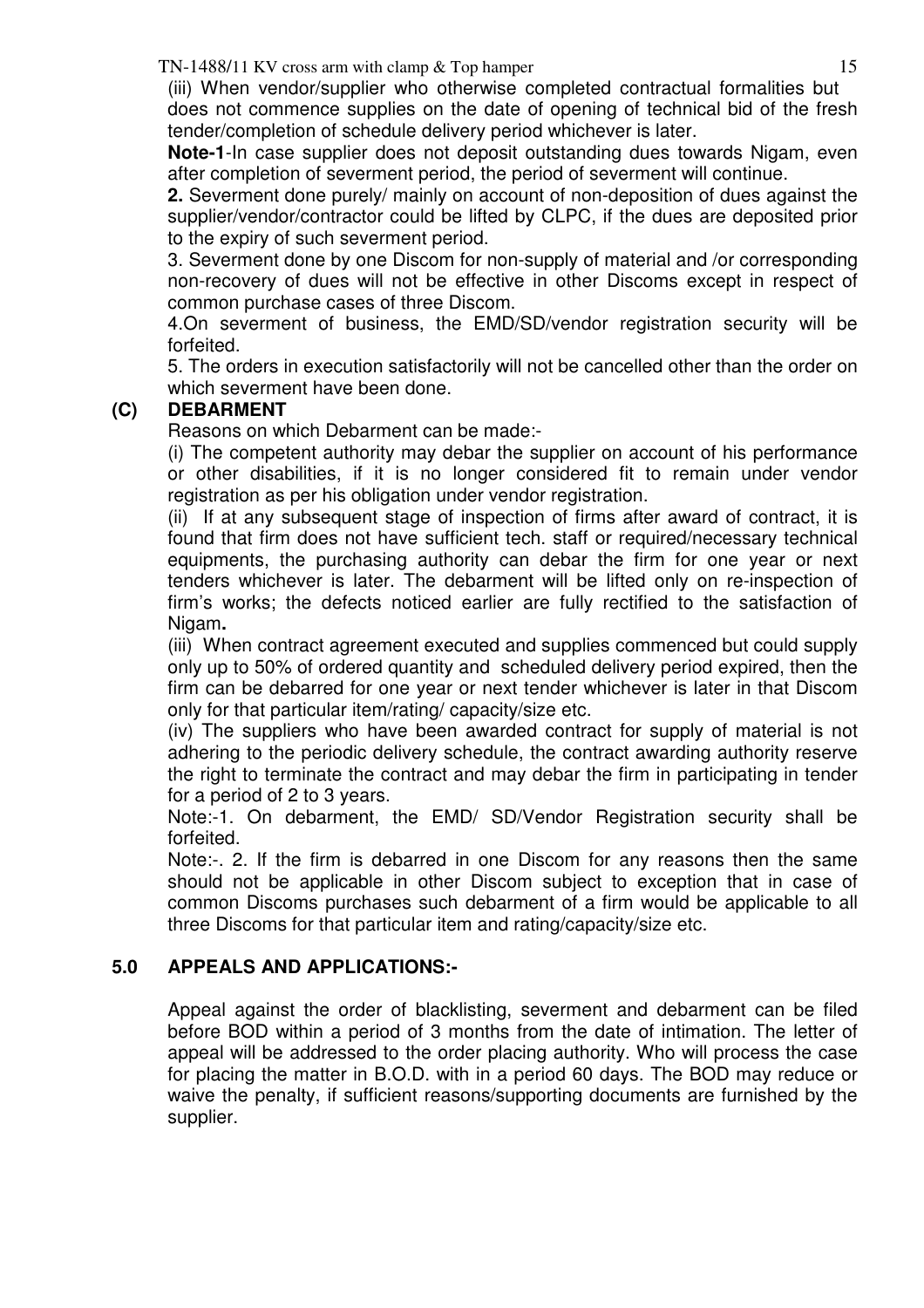### **GENERAL CONDITIONS : - (ALL CONDITIONS BE DULY SIGNED & SEALED)**

- I) The bidder shall clearly indicate the deviations such as `Technical Deviation & Commercial Deviations' in the prescribed proforma only. The deviations indicated elsewhere in the bid shall not be accepted.
- II) The bidder must clearly fill up each and every particular of guaranteed technical particulars annexed with Technical Specifications otherwise he will be responsible for Technical Non-responsiveness.
- III) All documents required in the prescribed format are to be furnished along with the bid itself only except an attested copy of BIS license (wherever it is required), failing which the bid will be summarily rejected.
- IV) However, a copy of BIS License may be submitted by the bidder up to the official working hours of one working day prior to the schedule / notified date of opening of price bid.

Signature of bidder With stamp Dated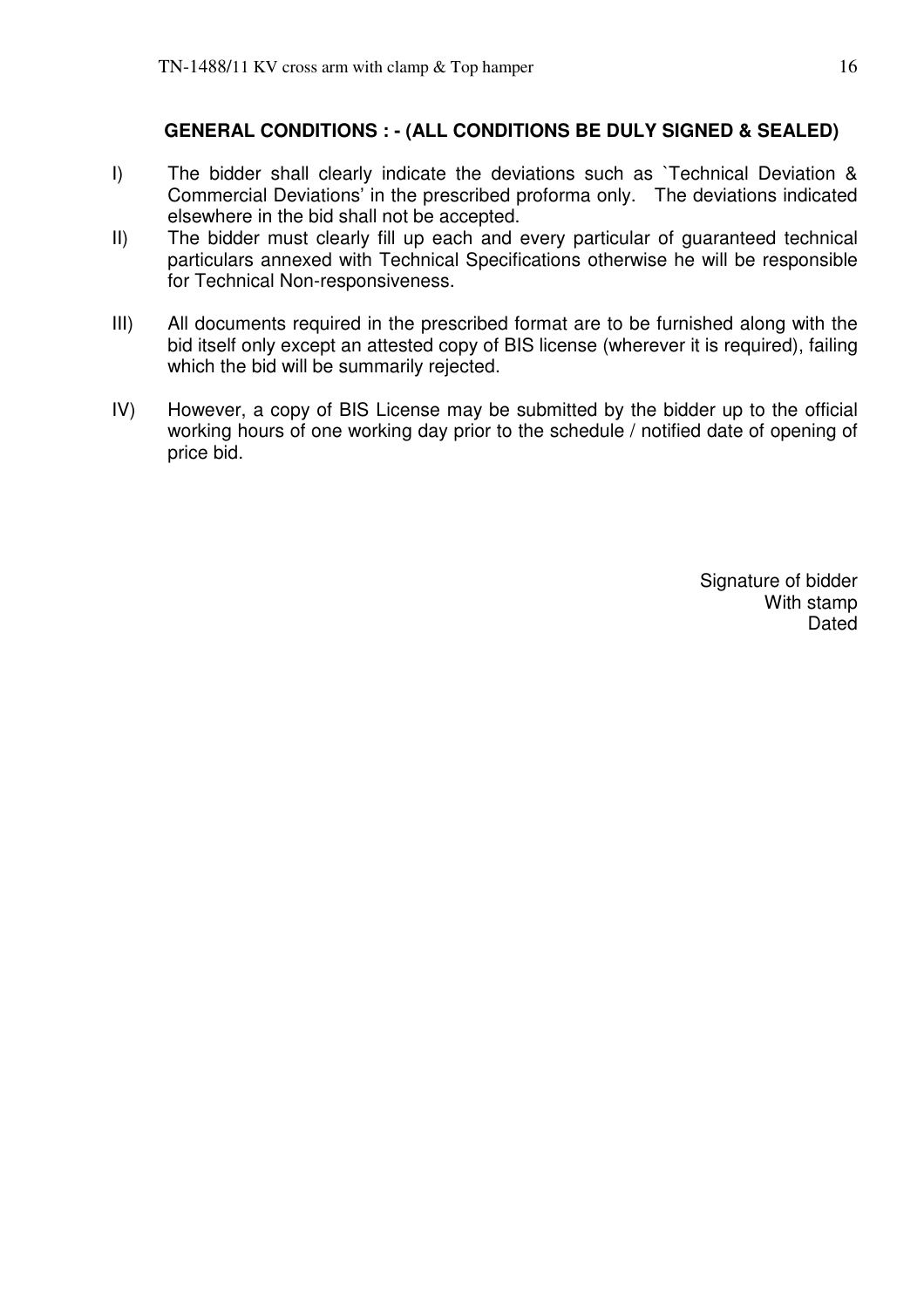### **SCHEDULE-IV-A**

### Must be filled in by the bidder and attach with technical bid

To,

The Superintending Engineer(MM & C) Jodhpur Vidyut Vitran Nigam Limited, **Jodhpur** 

Dear Sir,

With reference to your invitation to tender against specification No.JUD/SE/MM&C/XEN-III/TN-1488 we agree to supply the following quantity.

| S.No.   Particulars of item                         | Tendered<br>in<br>quantity<br>sets | Qty.<br>offered | Justification<br>quantity<br>of<br>offered<br>as<br>per<br>qualifying<br>requirement. | Remarks |
|-----------------------------------------------------|------------------------------------|-----------------|---------------------------------------------------------------------------------------|---------|
|                                                     |                                    |                 | ხ                                                                                     | 6       |
| 11 KV CROSS ARM WITH CLAMP<br><b>AND TOP HAMPER</b> | 347611                             |                 |                                                                                       |         |

- 1. The offer is valid for a period of 120 days from the next date of opening of Techno Commercial Bid of the tender.
- 2. The prices are variable with the base date 1.08.2018.
- 3. It is noted that the quantities as mentioned in the specification are approximate and we agree to supply any quantity as per your order.
- 4. The delivery shall strictly be in accordance with delivery clause. In case we fail to deliver the material, we are liable to pay recovery for delay in delivery as per clause No. 1.24 of this Section-II of this specification. The material shall conform to your specification No. JUD/SE/ MM&C/XEN-III/TN-1488 and as per relevant ISS in all respect.
- 5. We confirm that we agree to all the terms and conditions as well as the technical stipulations of your specification No. JUD/SE/MM&C/XEN-III/TN-1488 and there are no deviations other than as specified in the Schedule-VI (A&B).

Signature of bidder With stamp Dated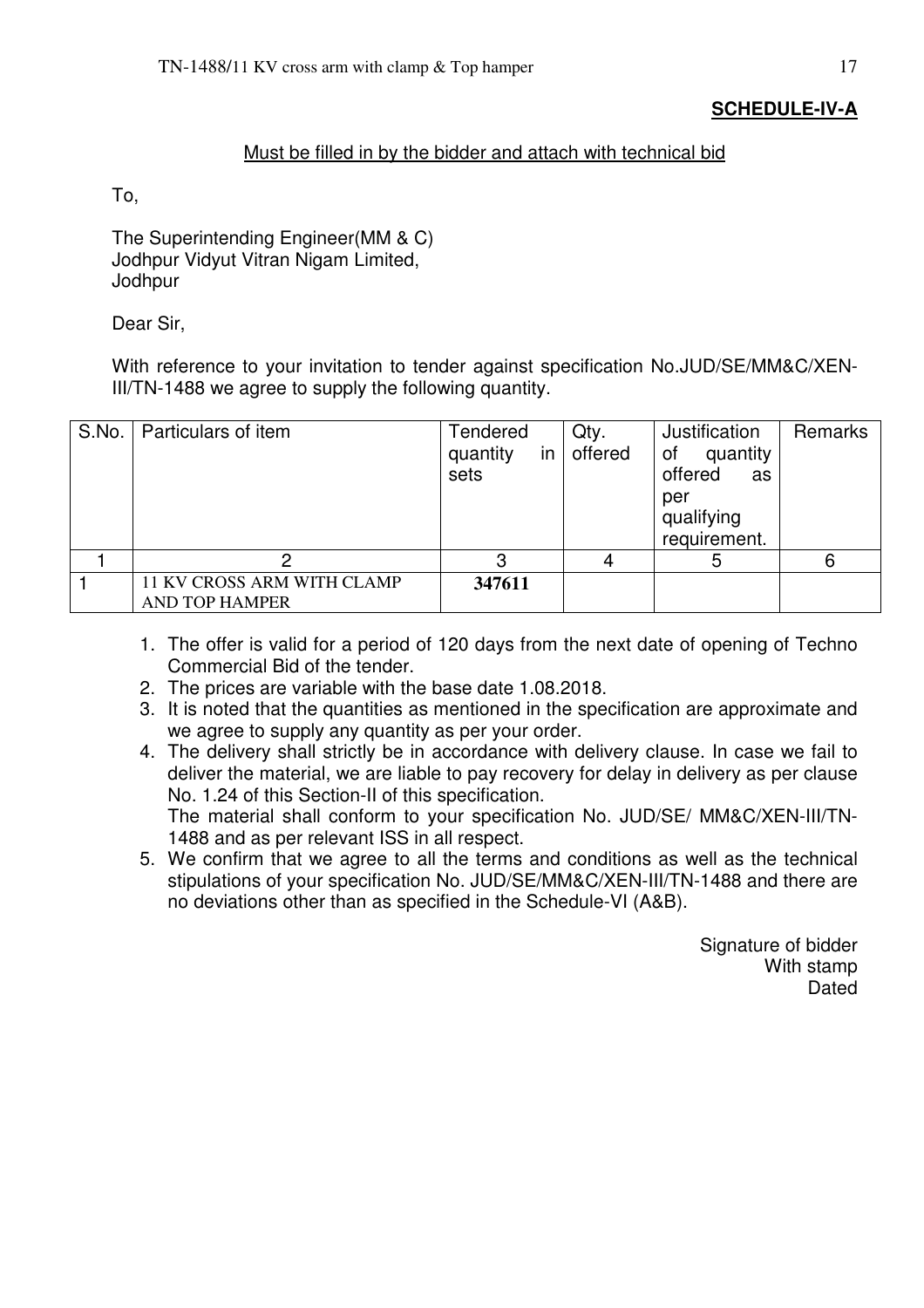### **SCHEDULE-V (to be filled by the bidder)**

### **GUARANTEED & OTHER TECHNICAL PARTICULARS FOR 11 KV CROSS ARM WITH CLAMP AND TOP HAMPER UNDER TN-1488.**

## **A. GENERAL :**

- 1. Name of firm :
- 2. Address for correspondence :
- 3. Address of Works
- 4. GST NO. :
- **B. STANDARDS & SPECIFICATION :**
- 1. Dimension : As per approved drawing.
- 2. Testing **Example 2.** As per IS:2062 (Latest amended). If not supported
- 
- 
- **C. TOLERANCE**
- a) Steel : by test certificate of prime producers.
- a) Steel : As per IS:1852 (Latest amended)
- b) Length  $\therefore$   $+/- 3$  mm
- c) Edge dimensions :  $+/- 2$  mm
- d) Hole centre  $\therefore$   $+/- 2$  mm
- e) Weight tolerance  $\therefore$  +2% to  $(-)$  4%

#### **D) GUARANTEED WEIGHT OF : As per BOM STRUCTURE**

## **E) Properties of steel (for class `A')**

- (a) Chemical composition.
- $(i)$  Carbon % (Max.)  $0.23$
- (ii) Manganese  $%$  (Max.) 1.50
- $(iii)$  Sulpher % (Max.)  $0.05$
- (iv) Phosphorus % (Max.) 0.05
- (v) Silicon % (Max.)  $0.40$
- (vi) C.E. % (Max.) 0.42

(b) Mechanical Properties:

| UTS (Mpa) Min.   | 410 |
|------------------|-----|
| Y.S.(Mpa) Min.   | 240 |
| $El$ $(\%)$ Min. | -23 |

Signature of Bidder

Name **with a set of the set of the set of the set of the set of the set of the set of the set of the set of the set of the set of the set of the set of the set of the set of the set of the set of the set of the set of the** 

Designation\_\_\_\_\_\_\_\_\_\_\_\_\_\_\_\_\_\_\_ Common authorized seal of Bidder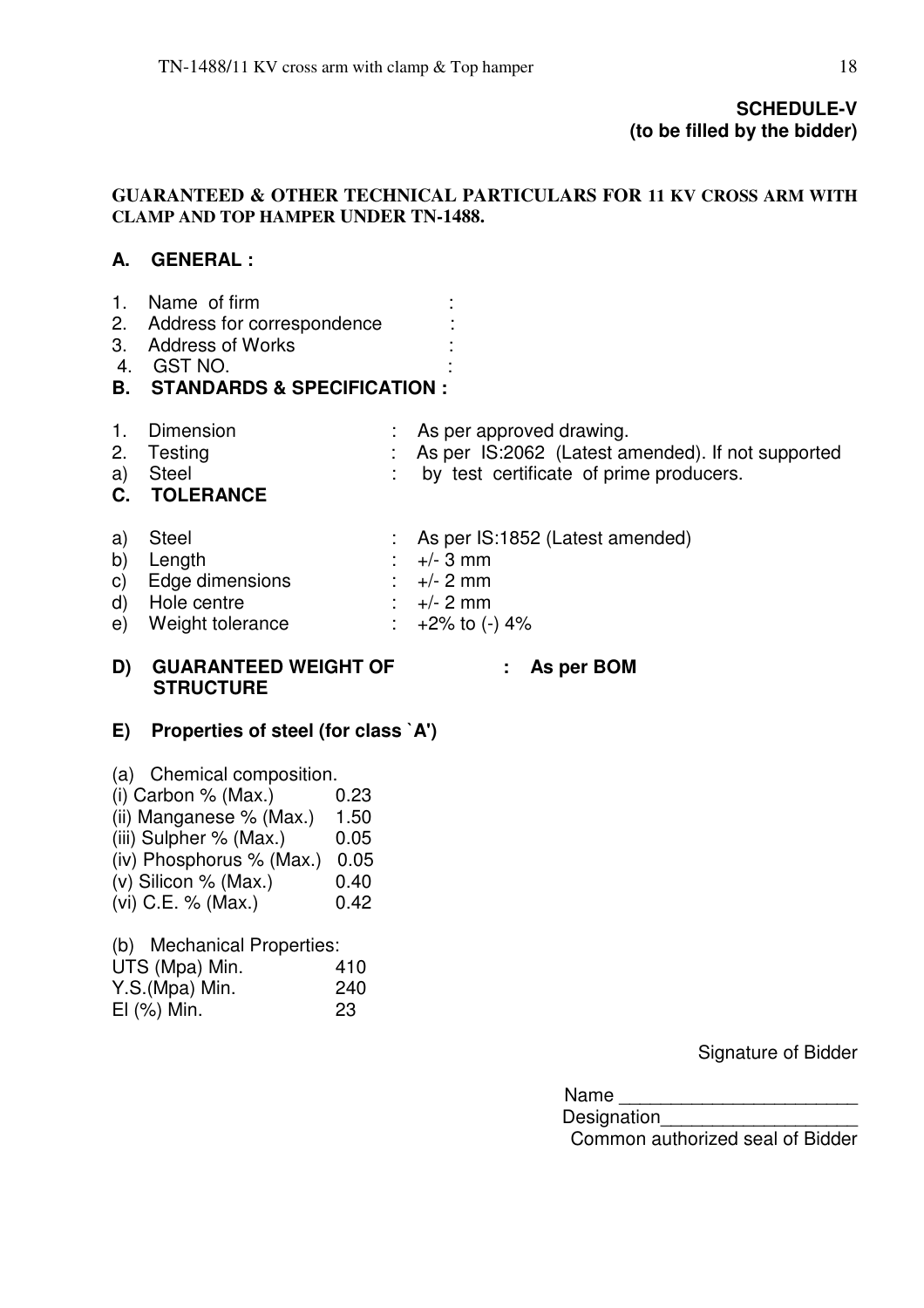### **JODHPUR VIDYUT VITRAN NIGAM LIMITED**

### **A Govt. of Rajasthan Undertaking DEPARTURE/DEVIATION FROM TECHNICAL SPECIFICATI ON**

 The bidder shall state under this schedule the departure from the Purchaser's specification in respect of technical is as under:-

S.No. Main Deviations from Technical Specification.

Certified that we agree to all the technical specification of the NIT except for the deviation to the extent indicated above.

> **(Signature)**  Name & Designation with seal of the bidder.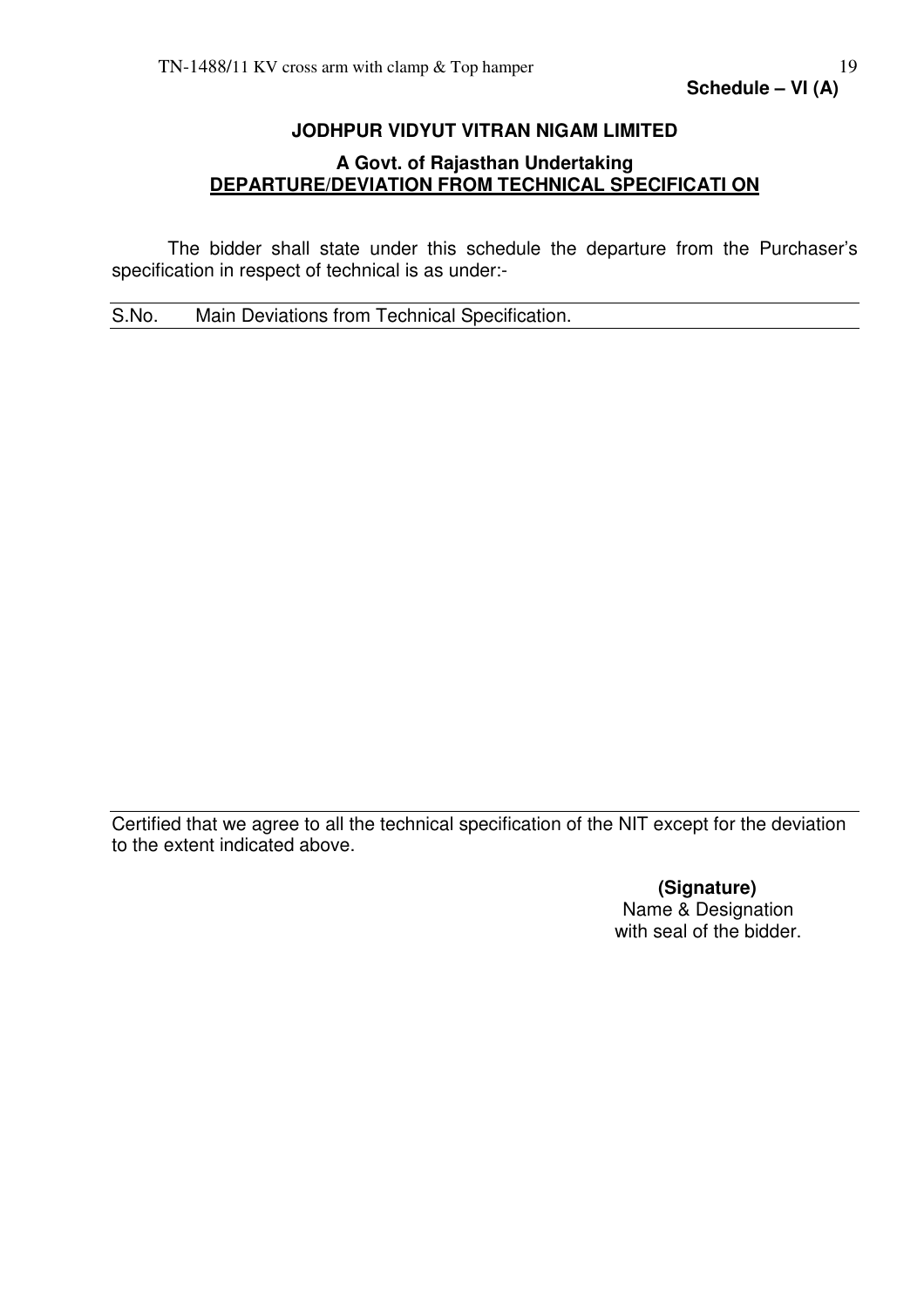**Schedule – VI (B)** 

## **JODHPUR VIDYUT VITRAN NIGAM LIMITED**

### **A Govt. of Rajasthan Undertaking DEPARTURE FROM COMMERCIAL TERMS & CONDITIONS OF THE SPECIFICATION**

 The bidder shall state under this schedule the departure from the Purchaser's specification in respect of Commercial terms & conditions:-

S.No. Main Deviations from Specification.

Certified that we agree to all the commercial terms & conditions as laid down in General Conditions of Contract to the specification except for the deviation to the extent indicated above.

> **(Signature)**  Name & Designation with seal of the bidder.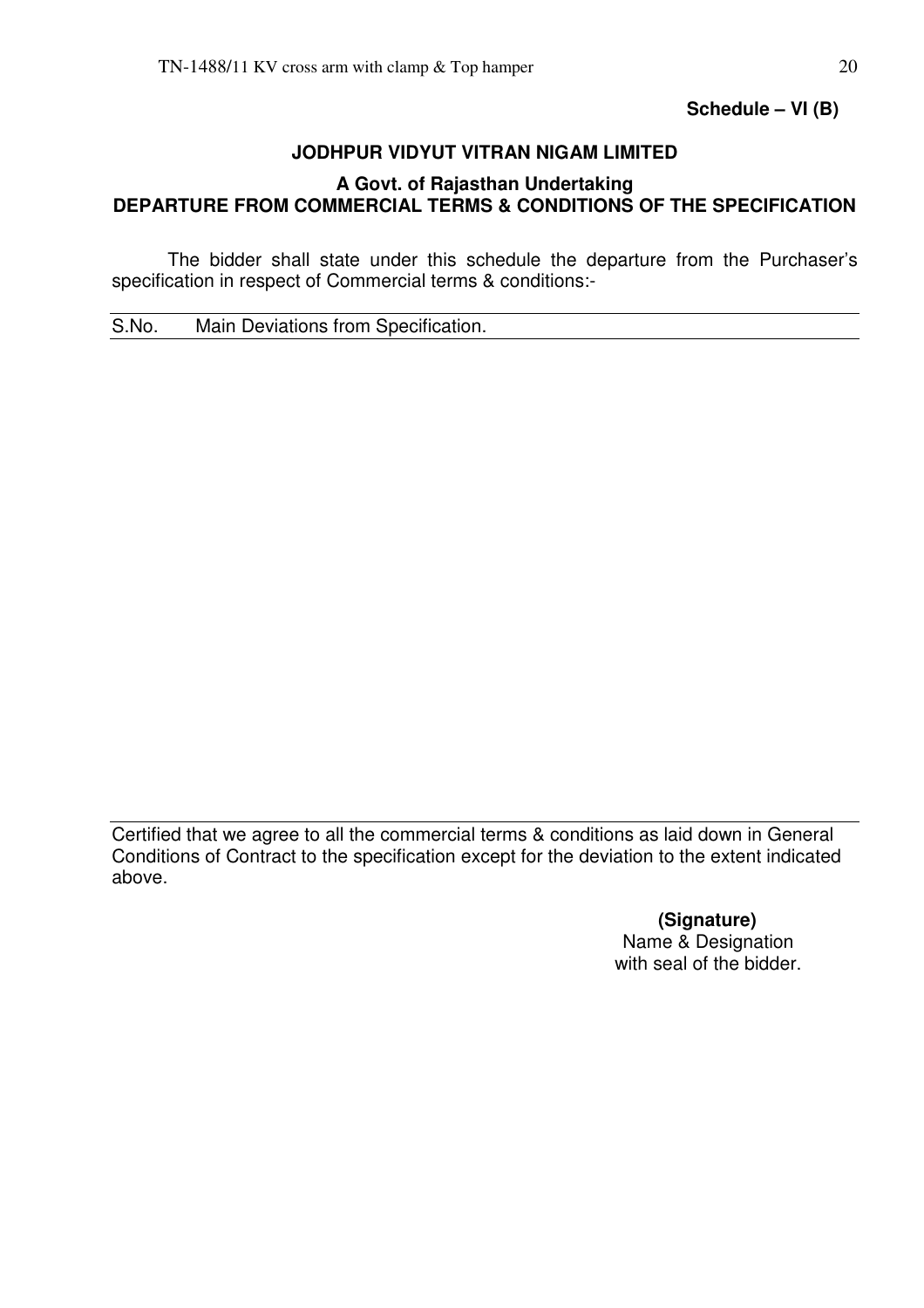### **JODHPUR VIDYUT VITRAN NIGAM LIMITED**

## **A Govt. of Rajasthan Undertaking LIST OF PAST SUPPLIES**

 The bidder shall state under this schedule whether material and equipments, similar to those offered in the tender have been previously supplied by him. A list shall be given of such orders executed by him together with information regarding the names of purchasing organizations, quantities supplied and when the supplies were effected. This list should be in form given below:-

| S.No. Detailed particulars Qty in |    |        | Order No. Name & details           | Date of |
|-----------------------------------|----|--------|------------------------------------|---------|
| of items supplied                 | МT | & Date | of purchasing authority Completion |         |
|                                   |    |        |                                    |         |

| If executed partially<br>to be mentioned<br>(Qty. in M.T.) | whether still<br>to be executed | <b>Delivery</b><br>stipulated in<br>order | Remarks |  |
|------------------------------------------------------------|---------------------------------|-------------------------------------------|---------|--|
|                                                            |                                 |                                           |         |  |

**Note:** Separate schedules are to be furnished by the bidder for past supply to the JdVVNL, Jodhpur other State Electricity Boards and other Departments /Organisations.

> **(Signature)**  Name & Designation with seal of the bidder.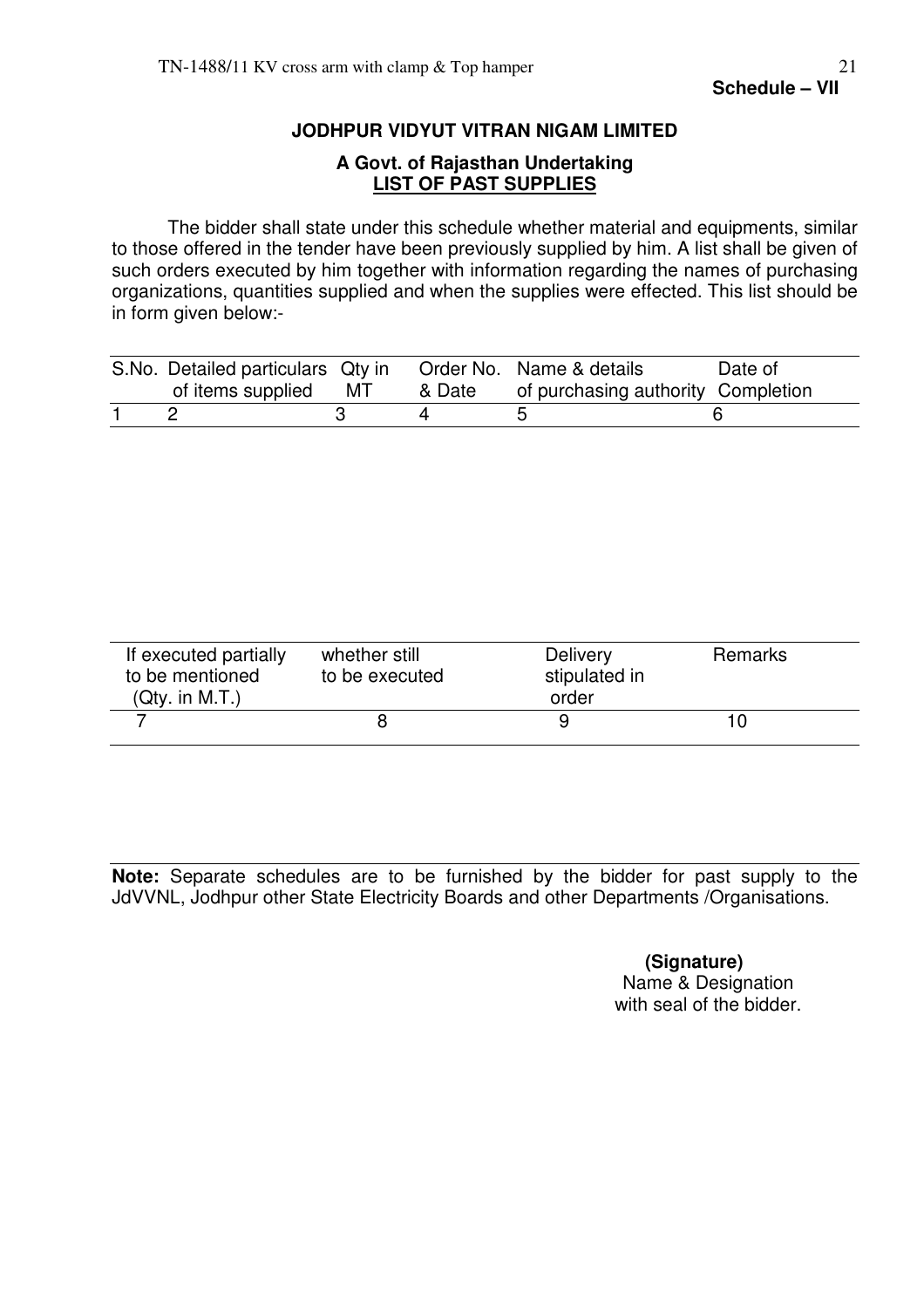### **TO WHOMSOEVER IT MAY CONCERN**

This is to certify that M/s (Complete address) have manufactured/ fabricated, tested and supplied similar item/higher rating of tendered material /equipments in last three financial years from the date of opening of Techno-Commercial bid to the Utilities/ Discoms/ Government Department/SEBs, as detailed out below:-

| aotanoa oat boiotri |                               |                                       |                               |                                              |            |                                |                |                                            |                |         |
|---------------------|-------------------------------|---------------------------------------|-------------------------------|----------------------------------------------|------------|--------------------------------|----------------|--------------------------------------------|----------------|---------|
| S.No.               | Financial<br>in<br>year       | Detailed<br>0f                        | Name and<br>particulars       | Order<br>No.<br>&                            | Unit<br>in | Ordered                        |                | Actual<br>up to                            | supplied       | Remarks |
|                     | which<br>material<br>supplied | Particulars<br>of item(s)<br>supplied | 0f<br>purchasing<br>authority | date<br>against<br>which<br>item<br>supplied | set<br>MT  | Quantity*<br>(sets<br>&<br>MT) | Value<br>(Rs.) | Quantity <sup>*</sup><br>&<br>(sets<br>MT) | Value<br>(Rs.) |         |
|                     | 2                             | 3                                     | 4                             | 5                                            | 6          | 7                              | 8              | 9                                          | 10             | 11      |
|                     |                               |                                       |                               |                                              |            |                                |                |                                            |                |         |
|                     |                               |                                       |                               |                                              |            |                                |                |                                            |                |         |
|                     |                               |                                       |                               |                                              |            |                                |                |                                            |                |         |
|                     |                               |                                       |                               |                                              |            |                                |                |                                            |                |         |
|                     |                               |                                       |                               |                                              |            |                                |                |                                            |                |         |

**\*The quantity should be mentioned in sets as well as in MT.** 

**Name & designation C.A. of firm with seal**  With seal of the Bidder **Name: Name: Name: Name: Name: Name: Name: Address: Date................. Place……………. Membership No.:** 

The above particulars are true and correct based on explanations, records and books of accounts produced before us. Further the above certificate issued on the request of the Company.

**C.A. firm (………………………………..)** 

**Note: The C.A. Certificate must be signed by the bidder and C.A. firm. The details i.e. address of C.A. & membership no. shall clearly be mentioned on CA certificate. In case C.A. certificate is not signed by bidder / furnished without membership no. & address of C.A. then same may not considered for which responsibility rests with the bidder.** 

Signature Signature Signature of the Signature of the Signature of Signature of Signature of Signature of the Signature of the Signature of Signature of Signature of the Signature of the Signature of the Signature of the S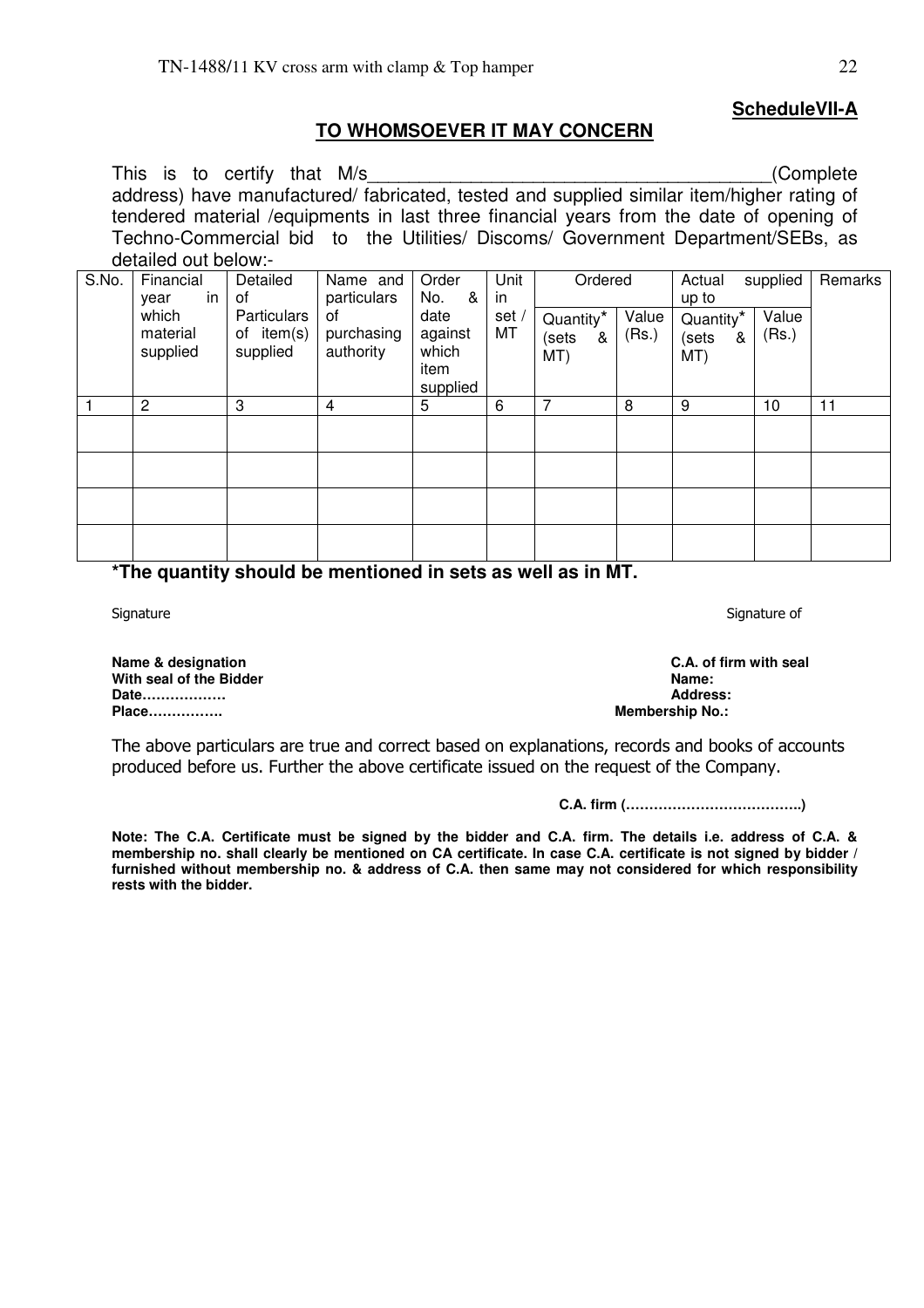### **JODHPUR VIDYUT VITRAN NIGAM LIMITED DELIVERY SCHEDULE PART-A**

The delivery schedule of the material by the Purchaser is as mentioned here under:-

| S.No. | <b>Particular of material</b>                       | <b>Delivery</b>                                                                                                                                                                                                                                 |
|-------|-----------------------------------------------------|-------------------------------------------------------------------------------------------------------------------------------------------------------------------------------------------------------------------------------------------------|
| (1)   | 11 KV CROSS ARM WITH CLAMP AND<br><b>TOP HAMPER</b> | The bidder is required to quote<br>bimonthly delivery. Commencement<br>period shall be 30 days from the<br>date of receipt of purchase order<br>and entire supply shall<br>be<br>completed in six months at equal<br>bimonthly rate thereafter. |
|       |                                                     |                                                                                                                                                                                                                                                 |

Note :- In case ordered quantity is different than quoted quantity, then bimonthly delivery shall be adjusted proportionately. Tenders in which bimonthly delivery schedule is not indicated shall be ignored.

### PART-B

In case bidder deviates from the delivery schedule mentioned by the purchaser in Part-A then the delivery schedule of the material by the bidder shall be indicated/mentioned as under:-

| S.No. | Particular of material | Commenceme<br>nt period | Rate of supply<br>bimonthly | Period for completion<br>of delivery of entire<br>material |
|-------|------------------------|-------------------------|-----------------------------|------------------------------------------------------------|
|       |                        |                         |                             |                                                            |
|       |                        |                         |                             |                                                            |

- Note:- (i) During the commencement period, the approval of drawing, B.O.M. and model assembly shall be got completed.
	- (i) During the commencement period the contractual formalities shall be got completed.

**Signature Name & Designation**  With seal of the bidder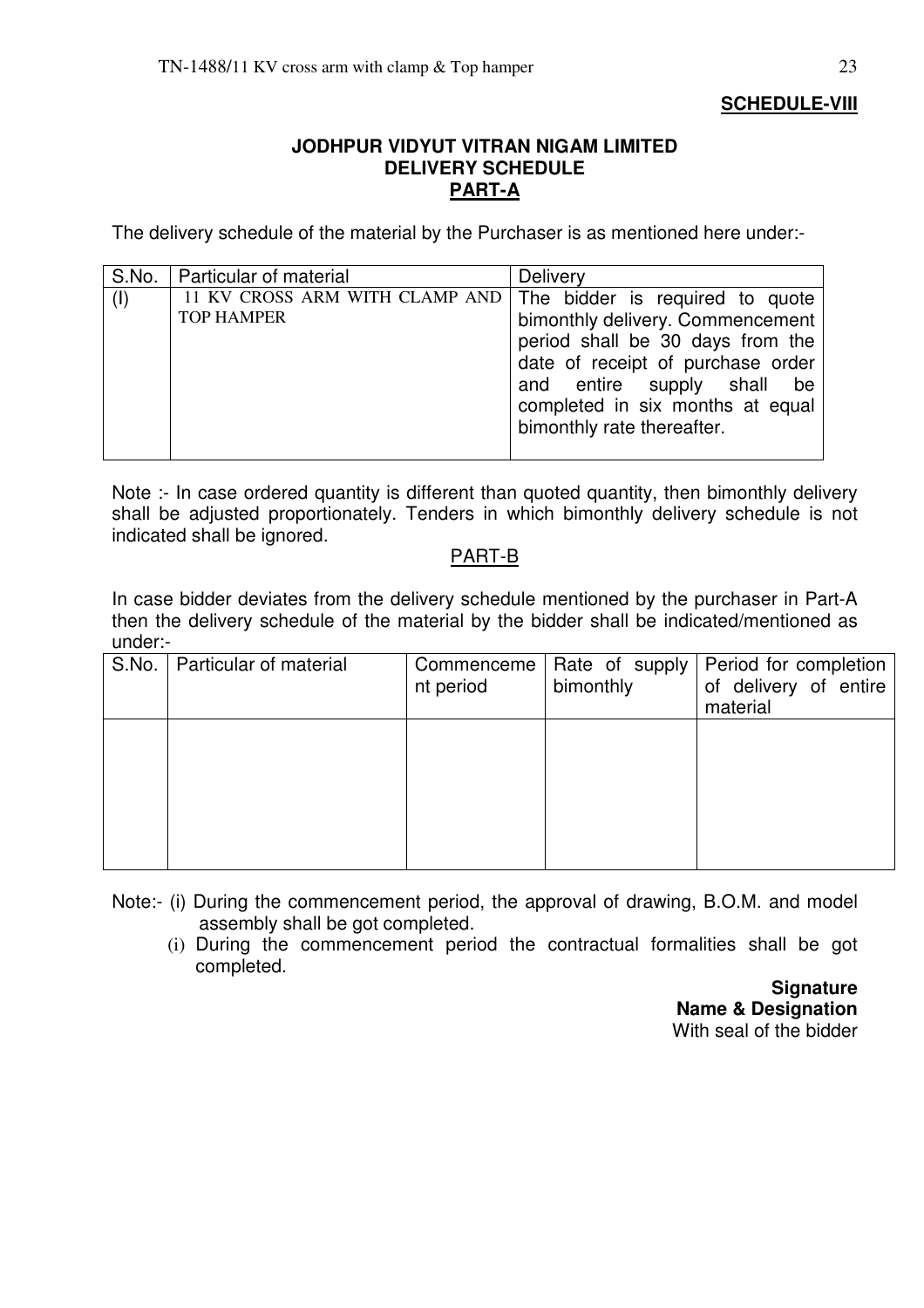#### **Schedule – IX**

#### **JODHPUR VIDYUT VITRAN NIGAM LIMITED**

#### **A Govt. of Rajasthan Undertaking**

List of Equipments and Technical Hands Available with the Firm

(To be filled in by the bidders & enclosed with the bid)

 Manufacturers and / or their authorized agents who are quoting against this bid are requested to furnish the following information along-with the bid. The Purchaser will have the discretion to ignore the bid without the under noted particulars and/or ignore the bid particulars.

- 1. Name and Address of Manufacturer.
- 2. Place where works exist.
- 3. Details of machinery particularly with B.H.P. of each item installed.
- 4. Details of staff employed in the works.
- 5. Date when started the manufacturing of item under reference.
- 6. List of items manufactured.
- 7. Literature and drawings of items manufactured showing their description, size, design and other important technical particulars.
- 8. Details of order so far, executed alongwith the names of organization to whom supplied.
- 9. Manufacturing capacity.
- 10. Is the workshop open for inspection by the representative of the board, if required?
- 11. Statement of financial resources and Banking Reference alongwith Balance-Sheet for previous two years.
- **12. Testing facilities (including chemical & mechanical properties test) available or name of other recognized lab. where tests are to be arranged.**
- 13. Whether the Firm is a small/medium/large scale industry.
- 14. Registration No. with :
	- i. Small Scale, National/State.
	- ii. DGTD
	- iii. State Industries Department.

#### **(Signature)**  Name & Designation

with seal of the bidder.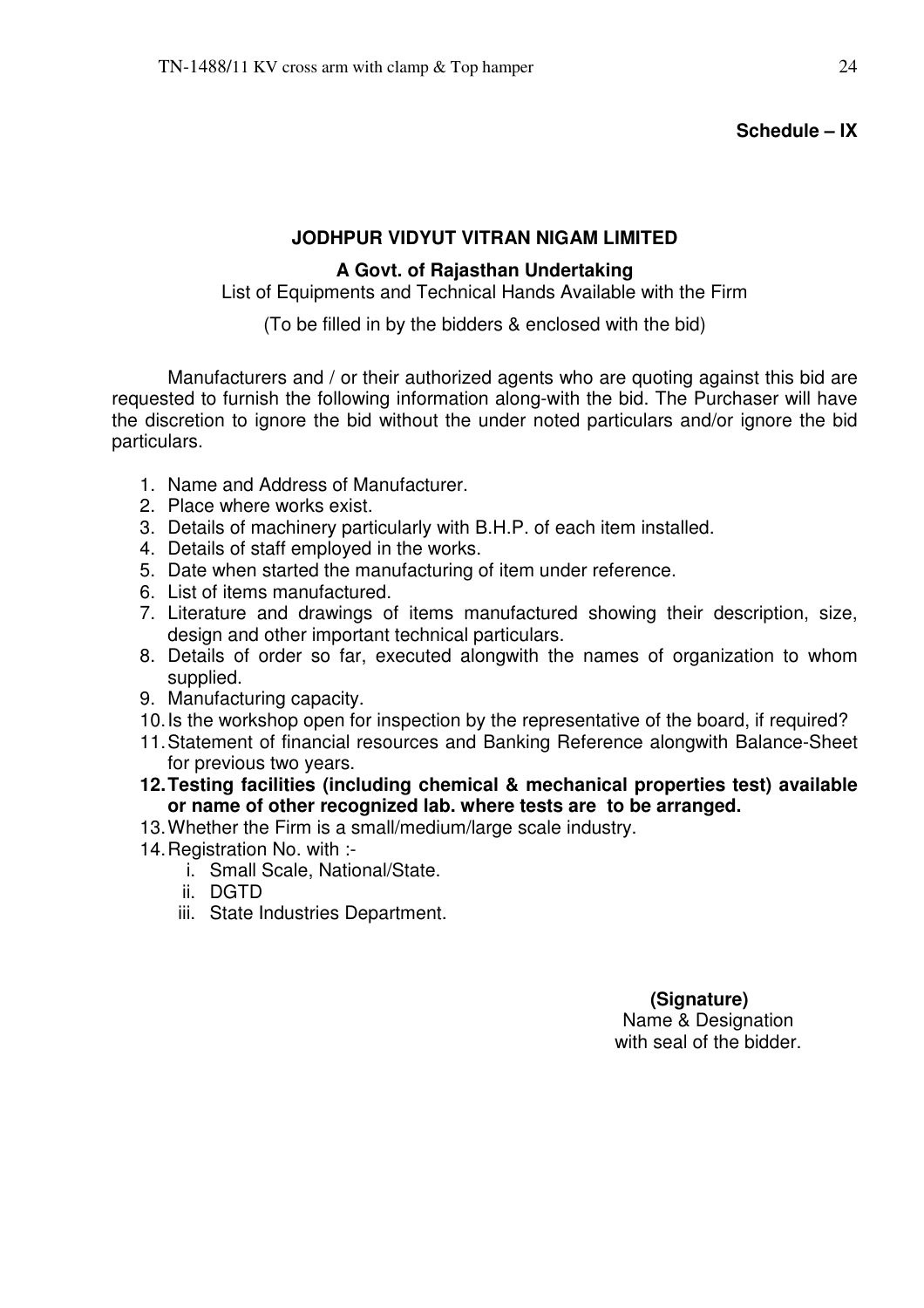**Schedule – X** 

### **Format of Affidavit**  (**ON NON-JUDICIAL STAMP OF Rs. 100/-)**

|               | S/O                                                                              | Aged                         | Yrs.                           |       |  |  |
|---------------|----------------------------------------------------------------------------------|------------------------------|--------------------------------|-------|--|--|
|               |                                                                                  |                              | Proprietor/Partner/Director of |       |  |  |
|               |                                                                                  |                              |                                |       |  |  |
|               |                                                                                  |                              | has been issued                |       |  |  |
|               | acknowledgement of Entrepreneurial Memorandum Part II by the District Industries |                              |                                |       |  |  |
|               |                                                                                  |                              |                                | dated |  |  |
|               | and has been issued manufacture of following items:                              |                              |                                |       |  |  |
| Name of Items |                                                                                  | Production Capacity (Yearly) |                                |       |  |  |
| (i)           |                                                                                  |                              |                                |       |  |  |
| (ii)          |                                                                                  |                              |                                |       |  |  |
| (iii)         |                                                                                  |                              |                                |       |  |  |
| (iv)          |                                                                                  |                              |                                |       |  |  |
| (v)           |                                                                                  |                              |                                |       |  |  |

(b) My/Our above noted acknowledgement of Entrepreneurial Memorandum Part-II has not been cancelled or withdrawn by the Industries Department and that the enterprise is regularly manufacturing the above items.

(c) My/Our enterprise is having all the requisite plant and machinery and is fully equipped to manufacture the above noted items.

Place  $\Box$ 

Signature of Proprietor/Director Authorized Signatory With Rubber Stamp and date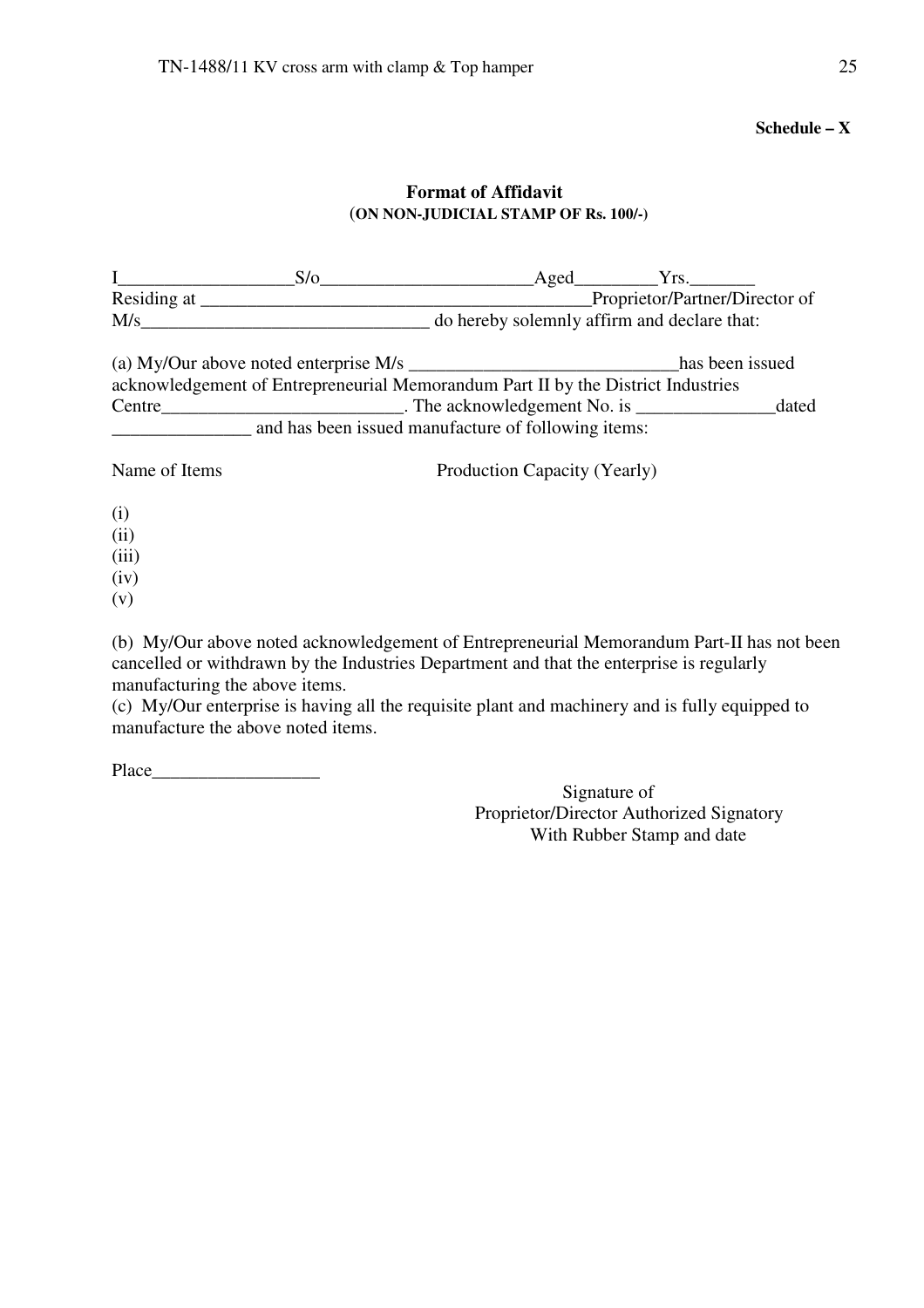#### GENERAL **Amendments in GCC & ITB**

#### **1) Wherever EMD and Security Bank Guarantee (SBG), are appearing in the ITB, GCC & other Bidding Documents, same is hereby replaced by BID SECURITY as under:-**

#### **BID SECURITY**

Bid security shall be 2% **of the estimated value of subject matter of procurement put to bid.** In case of Small Scale Industries of Rajasthan it shall be 0.5% of the **quantity offered** for supply and in case of sick industries, other than Small Scale Industries, whose cases are pending with Board of Industrial and Financial Reconstruction, it shall be 1% of the value of bid. Every bidder, if not exempted, participating in the procurement process shall be required to furnish the bid security as specified in the notice inviting bids.

**In case SSI unit of Rajasthan quotes the less than the tendered quantity, then they are required to furnish Bid Security @ 0.5% of the value of the quantity offered by them, failing which bid shall be considered non-responsive.** 

The Bid Security amount (as applicable) to be paid by Demand Draft/Banker's Cheque in favour of SR. AO (CASH & CPC), JDVVNL, Jodhpur (payable at Jodhpur) 342003 **upto 4.00 p.m. upto one WORKING day prior to schedule date of opening** of respective bid or Bank Guarantee, in specified format, of a scheduled bank in favour of Superintending Engineer (MM&C), JDVVNL, Jodhpur, be deposited **upto 4.00 p.m. upto one WORKING day prior to schedule date of opening** of respective bid and obtain a receipt/acknowledgement thereof. No other mode of deposit shall be accepted. At the time of depositing the Bid Security amount or Bank Guarantee, the bidder shall also furnish self attested and duly attested by Notary, the documentary evidence of SSI unit of Rajasthan or of sick unit (as applicable) along with affidavit as per schedule X on Non-Judicial Stamp of Rs. 100/-.

The Bank Guarantee against Bid Security be issued by Nationalized / Scheduled Bank. The same may be accepted after confirmation byissuing Bank. If any Bid Security Bank Guarantee not is proper format / not confirmed by the issuing Bank the same would not be accepted and the bidder would be immediately shorted out from bid process.

The Micro, Small & Medium Scale Industries of Rajasthan and sick industries, other than Small Scale Industries, whose cases are pending before the Board of Industrial and Financial Reconstruction (BIFR) shall furnish self-attested documentary evidence duly attested by Notary to claim the above.

#### **2) Wherever Performance Bank Guarantee (PBG) and Composite Bank Guarantee (CBG) are appearing in the ITB, GCC & other Bidding Documents, same are hereby replaced by PERFORMANCE SECURITY as under:-**

#### **PERFORMANCE SECURITY**

(i) Performance security shall be solicited from all successful bidders except the department's of the State Government and undertakings, corporations, autonomous bodies, registered societies, co-operative societies which are owned or controlled or managed by the State Government and undertakings of the Central Government. However, a performance security declaration shall be taken from them. The State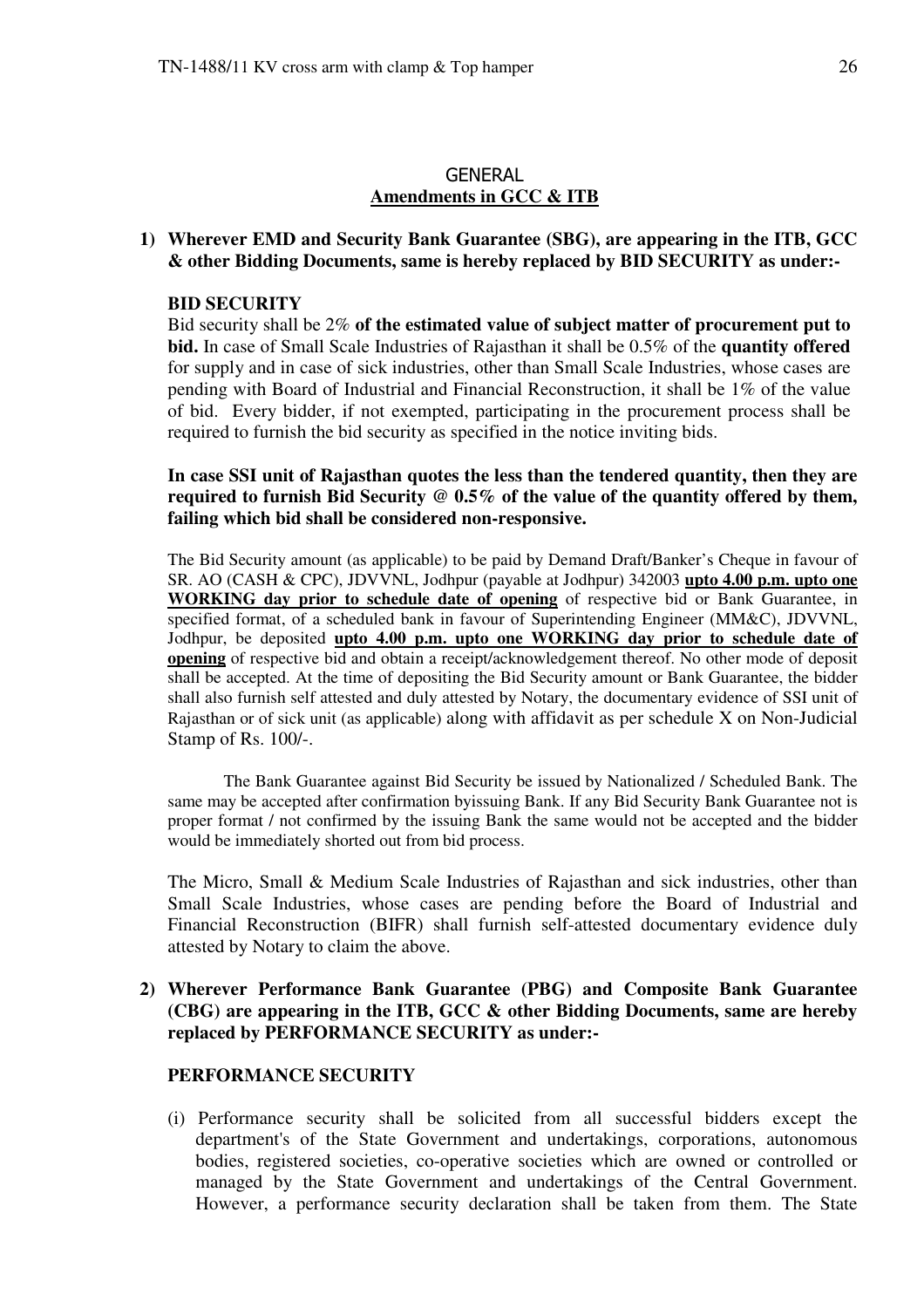- TN-1488/11 KV cross arm with clamp & Top hamper 27 Government may relax the provision of performance security in particular procurement or any class of procurement.
- (ii) Performance security from the successful bidder shall be **5%** of the amount of supply order (in case of established suppliers)/ **1%** of the amount of supply order (in case of Micro, Small & Medium scale industries of Rajasthan)/ **2%** of the amount of supply order (in case of sick industries) / **10%** of the amount of supply order (in case of other suppliers). In case of successful bidder, the amount of bid security may be adjusted in arriving at the amount of the performance security, or refunded if the successful bidder furnishes the full amount of performance security.

#### **3) VENDOR REGISTERATION**

**The relaxation/exemption given to the registered vendors of the Nigam in respect of EMD/SBG, wherever appearing in the ITB, GCC & other Bidding documents, are hereby WITHDRAWN.** 

**4) The indirect taxes i.e. Excise Duty, Service Tax, VAT/CST, Entry Tax etc. mentioned in G.C.C., may now be read as G.S.T.** 

#### **5) The following amendment is hereby made in GCC Clause No. 1.43 (Due Date of Payment):**

 Payment shall be due and payable by the purchaser in accordance with the provision of the contract within a reasonable period from the date of receipt of each invoice by the contractor / supplier duly supported by a certificate of the Engineer. The purchaser will take all possible effort to make payment to the contractor / supplier generally on **45th day** after receipt of duly verified challans / receipts / bill in the office of paying authority {Sr. Accounts Officer (Cash & CPC) Jodhpur Discom, Jodhpur / Concerned Circle Accounts Officer} and completion of contractual formalities. But in case of delay in payment the purchaser shall not be liable to pay any interest on the outstanding amount to the contractor / supplier.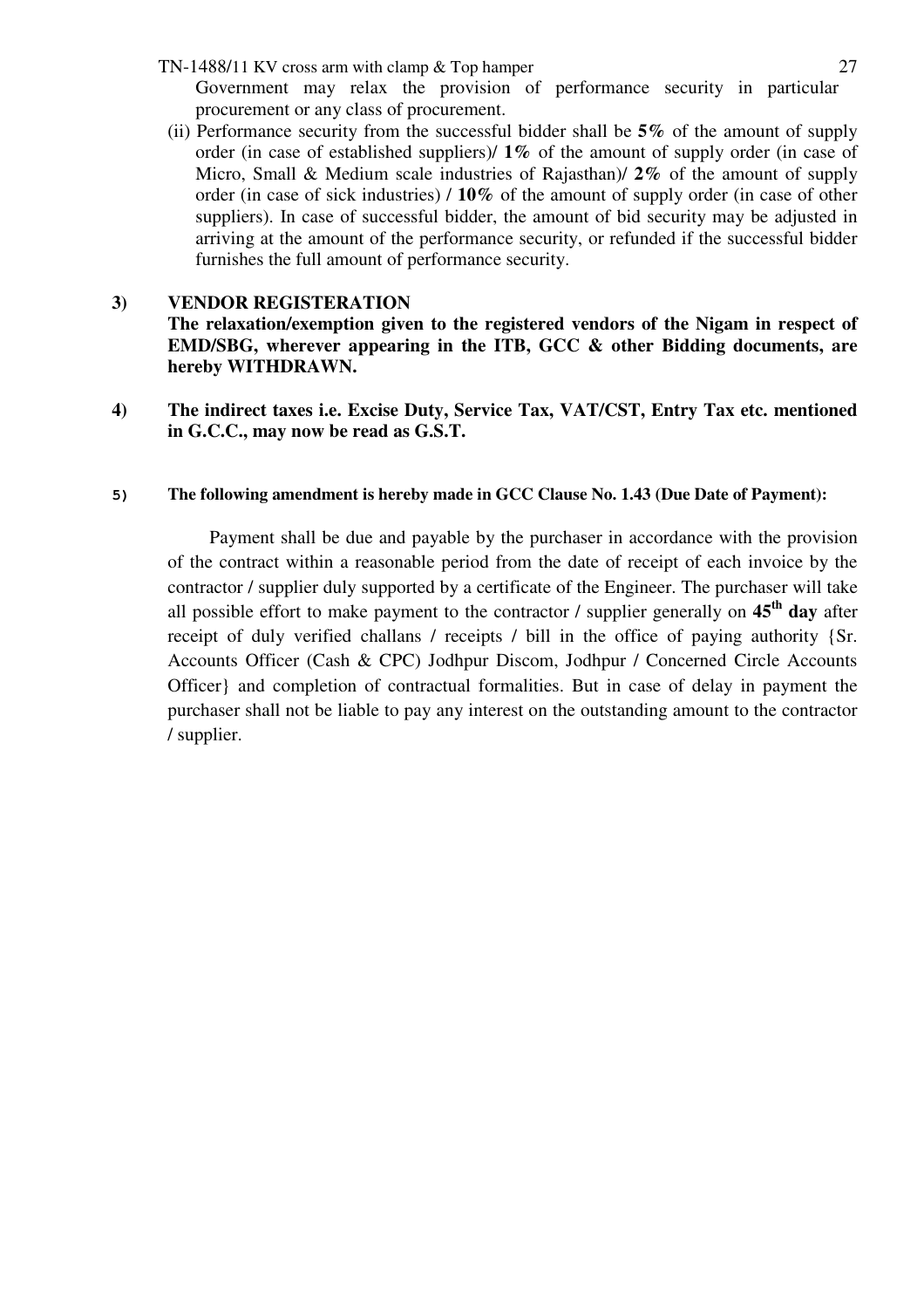Bank Guarantee No. \_\_\_\_\_\_\_. Security Amount : \_\_\_\_\_\_\_\_. Issued on dated : \_\_\_\_\_\_\_\_. Valid upto : \_\_\_\_\_\_\_\_. Claim upto / Grace period: \_\_\_\_\_\_\_\_\_.

#### **PERFORMA OF BANK GUARANTEE FOR BID SECURITY**

(Bank Guarantee in lieu of bid Security on non-judicial Stamp Paper of Rajasthan State of 0.25% of the B.G. value or Rs.25,000/-, whichever is less)

To,

The Superintending Engineer (MM&C), Jodhpur Vidyut Vitaran Nigam Limited, Jodhpur.

- 1. Whereas \_\_\_\_\_\_\_\_\_\_\_\_\_\_\_\_ (name of the Bidder) (hereinafter called "the Bidder") has submitted its bid dated (date of submission of bid) for (name of contract/ name of the material with Bid no. / TN No. \_\_\_\_\_) (hereinafter called 'the Bid").
- 2. KNOW ALL PEOPLE by these presents that WE \_\_\_\_\_\_\_\_\_\_\_\_ (name and address of branch of Bank ) of \_\_\_\_\_\_\_\_\_\_ (name of country), having our registered office at \_\_\_\_\_\_\_\_\_\_\_\_\_\_\_\_\_\_\_\_\_\_ (addresses of bank) (hereinafter called 'the Bank"), are bound unto \_\_\_\_\_\_\_\_\_\_\_\_\_\_\_ (name of Purchaser) (hereinafter called "the Purchaser") in the sum of Rs.  $*$  for which payment well and truly to be made to the said Purchaser, the Bank binds itself, its successors, and assigns by these presents sealed with the Common Seal of the said Bank this day of 20 and 20.
- 3. THE CONDITIONS of this obligation are :

or conditions.

- i. If the bidder withdraws its Bid during the period of bid validity specified by the Bidder in the Bid Form; or
- ii. If the bidder refuses to accept the correction of error in his Bid; or
- iii. If the bidder, having been notified of the acceptance of its Bid by the purchaser during the period of bid validity:
- a. Fails or refuses to execute the Contract Agreement within the time specified in purchase / work order, if required, or
- b. Fails or refuses to furnish the performance security within the time specified in purchase / work order in accordance with the GCC, or
- c. Fails to commence supply of goods or services or execute work as per purchase / work order within time specified.
- iv. If the bidder breaches any provision of the Code of integrity specified in the RTPP Act and Chapter VI of the RTPP Rules.
- 4. We undertake unconditionally and irrevocably to guarantee as primary obligator and not as surety merely to pay to the purchaser a sum of Rs. \_\_\_\_\_\_\_\_\_\_\_ (in words Rs. \_\_\_\_\_\_\_\_\_\_\_\_\_\_\_\_\_\_\_\_\_\_\_\_\_\_\_\_\_\_\_\_\_\_\_\_\_\_) upon receipt of its first written demand, without the purchaser having to substantiate its demand, provided that in its demand the Purchaser will note that the amount claimed by it is due to it owing to the occurrence of one or all of the above three conditions specifying the occurred condition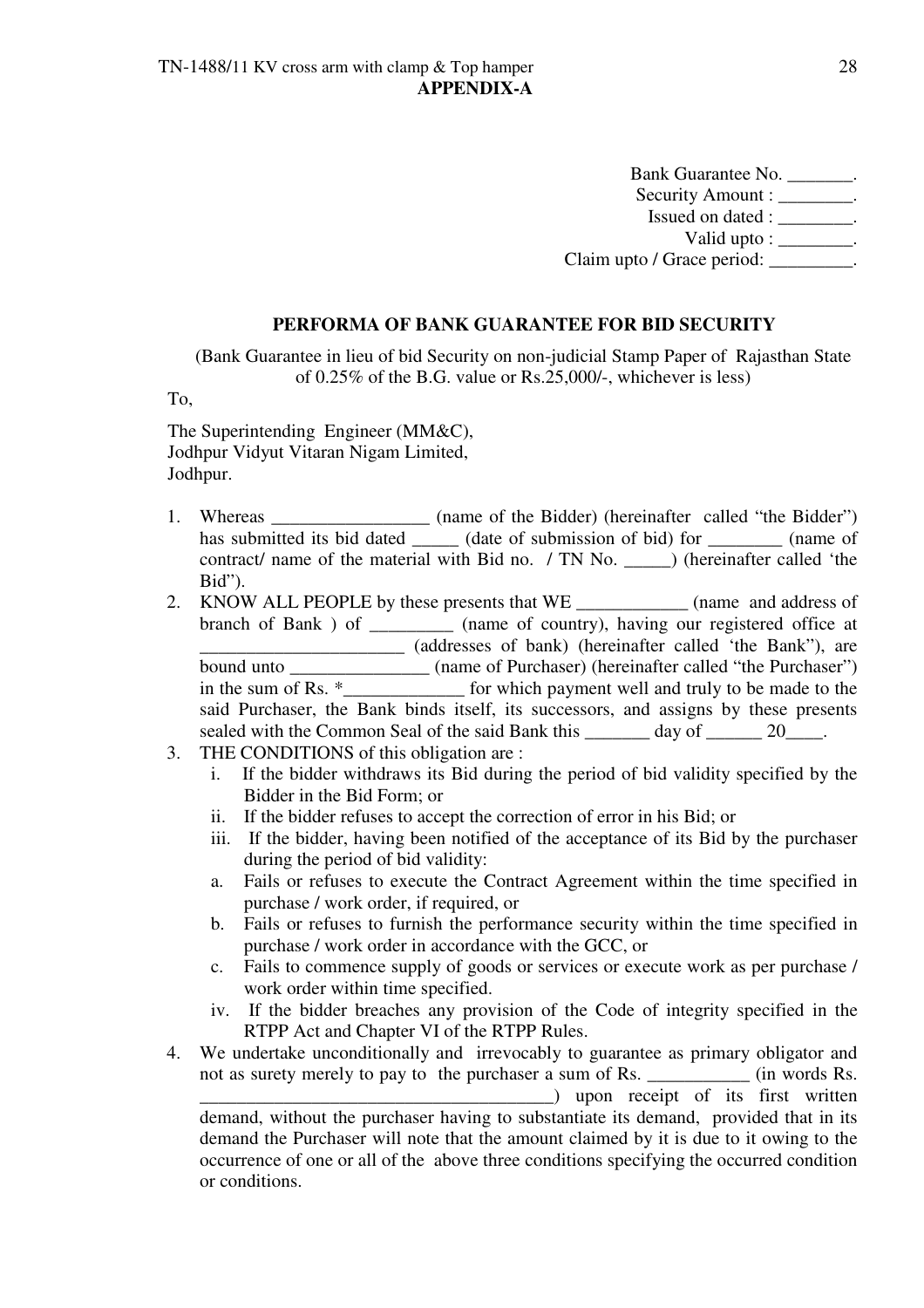TN-1488/11 KV cross arm with clamp & Top hamper 29

- 5. The decision of the Superintending Engineer (MM&C), Jodhpur Vidyut Vitaran Nigam Limited, Jodhpur shall be final whether breach has been committed on the right to demand the amount of guarantee from us which has accrued to the purchaser.
- 6. This guarantee shall not cease or determine, if the purchaser grants time or indulgence or vary the terms of the contract with the Contractor or without our consent or knowledge.
- 7. The guarantee herein contained shall not be affected by any change in the constitution of the Contractor.
- 8. We \_\_\_\_\_\_\_\_\_\_(Bank Name) further undertake not to revoke this guarantee during its currency except with the previous consent of the Superintending Engineer (MM&C), Jodhpur Vidyut Vitaran Nigam Limited, Jodhpur.
- 9. All disputes arising under the said guarantee between the Bank and the Nigam or between the Contractor and the Nigam pertaining to the guarantee, shall be subject to the jurisdiction of the Courts in Jodhpur, Rajasthan alone.
- 10. This guarantee will remain in force up to and including one hundred eighty (180) days after the date of the opening of bids, i.e. upto \_\_\_\_\_\_\_\_\_\_\_, with a further grace period of Ninety (90) days and any demand in respect thereof should reach the Bank not later than the above date.

Yours faithfully, Bankers (EXECUTANT) Signed by the above named Bank in presence of : (signature with full Name and Address)

Witness :

.

1. \_\_\_\_\_\_\_\_\_\_\_\_\_\_\_\_.

 $2.$ 

Attested by Notary Public, First Class Magistrate or directly confirmed by the executing Bank.

\* The Bidder should insert the amount of the guarantee in words and figures denominated in the currency of bid.

**Note** : In case the bid is submitted by a Joint Venture, the Bid Bank guarantee shall be in the name of Lead partner or in the name of joint venture partners submitting the Bid covering all the partners of the joint venture.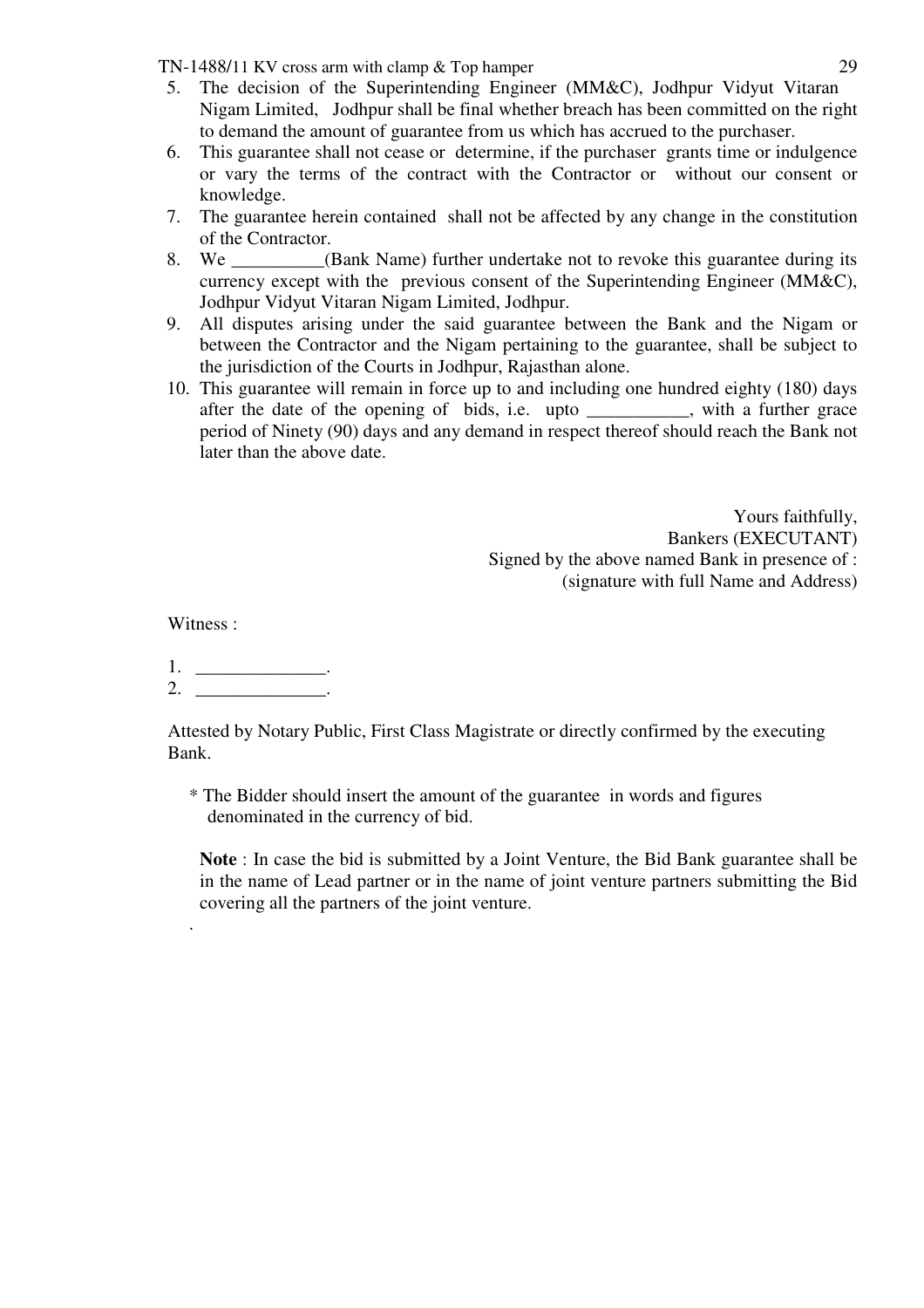#### **Appendix-B**

### **Instructions**

- 1. All the intending bidders are requested to submit hard copy of all the document(s) of fee & technical bid, uploaded on the e-procurement web-portal, in a sealed envelop in the office of the SE (MM  $\&$  C), JdVVNL, Jodhpur. This sealed envelop shall be opened on the same date of bid opening i.e. on website of e.proc.rajasthan.
- 2. Bidders are requested to read the bid documents very carefully and upload their bid well in time. Please note that no further chance shall be given for attending shortcoming(s), if any and in the event of shortcoming in any tender document(s), the bid is likely to be rejected.
- 3. At the time of accepting counter offer given or at the time of negotiation, bidders change the quantity of original offer  $\&$  give the conditional acceptance of counter offer which is not in accordance with RTPP rules and Act therefore Negotiation with the bidders or counter offer given to bidder shall be accepted in terms of price only. Restriction on quantity to be supplied or any other conditional offer shall not be accepted. If any conditional offer is given then that bidder shall be treated for violation of the code of integrity in terms of sec 11 of RTPP Act and Rule 80 of RTPP Rules and action shall be taken against defaulter bidder in accordance with RTPP Rules and Act.
- 4. In case of bid security deposited, the firm deposits lesser security than the required amount, bid shall be rejected.
- 5. As per notification SO 165 issued by Fin. Dept. dt. 19.11.2015 on reference to RTPP rules, " clause 8(A)" bidding document shall be provided to MSME at 50% of prescribed cost.
- 6. RTPP Act 2012 & RTPP rules 2013 shall be applicable for the procurement process.
- 7. A declaration regarding debarment/blacklisting/code of integrity shall be given by bidder in Annx-'A' .